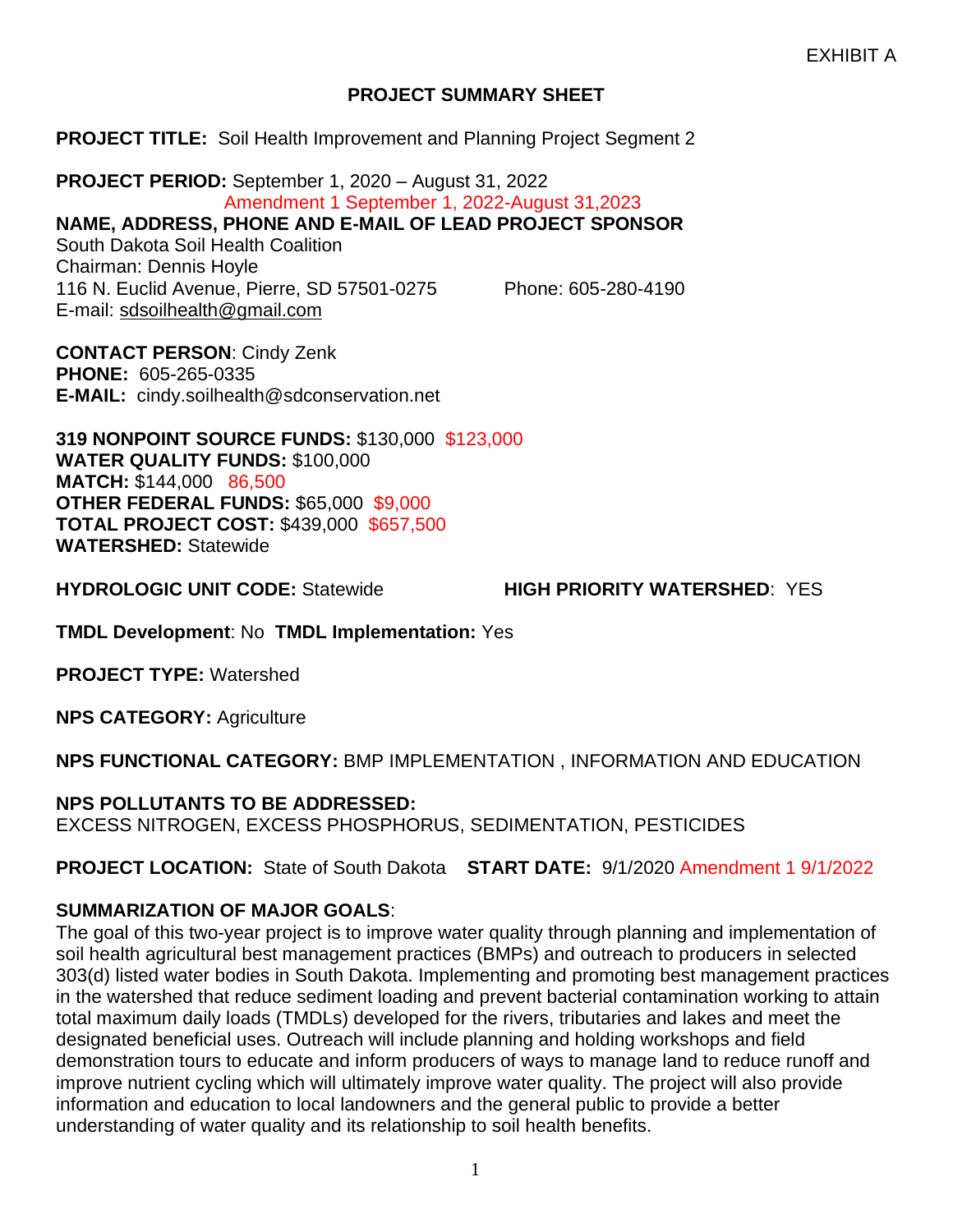### **PROJECT SUMMARY:**

The project will provide continued support for one full-time project coordinator to manage the project on a day-to-day basis. The South Dakota Soil Health Coalition (SDSHC) Coordinator in partnership with the South Dakota Association of Conservation Districts (SDACD), Natural Resources Conservation Service (NRCS), and Section 319 Watershed Projects will cooperatively work to achieve project success. Local conservation districts will provide office space as needed or as agreed to by the Natural Resources Conservation Service (NRCS). The NRCS will provide the SDSHC staff training in NRCS standardized planning practices and Farm Bill related documentation. NRCS will also allow the SDSHC staff access to their office files, with producer permission, so they can locate maps, soils data, and check existing planning. The South Dakota Department of Environment and Natural Resources (DENR) will provide the coordinator with funding for salary, travel, BMPs, and watershed targeting information. The Coordinator will work with targeted 12-digit Hydrologic Units (HUs) within selected 303(d) listed water bodies statewide with special emphasis on the Lower Big Sioux River, the Vermillion River, and the Lower James River to develop and implement conservation plans and BMPs. The project will provide information and education to local landowners and the general public to provide a better understanding of water quality benefits and the relationship to soil health practices. Assistance will be provided through an agreement between South Dakota State University (SDSU) and the South Dakota Soil Health Coalition to provide an Outreach Coordinator/Information Specialist. This position is 0.10 FTE of an SDSU Department of Natural Resource Management staff person assigned to provide leadership to the Soil Health Coalition and project staff for planning and coordination of information transfer and outreach activities.

SDSHC will work to compliment the established projects as well as promote partner available programs to effectively improve water quality within the chosen watersheds.

FTE's: 1.10

**EPA 319:** \$130,000 \$123,000 **SRF-WQ**: \$100,000 **Other Federal:** \$65,000 \$9,000 **Match**: \$144,000 \$86,500 **Total project cost:** \$439,000 Amendment \$218,500 **Overall:** \$657,500

### **2.0 STATEMENT OF NEED**

Previous Section 319 Watershed project experience in South Dakota indicates that one-on-one technical assistance is a critical factor in improving landowner participation in conservation innovations and programs that improve water quality through watershed projects. Landowners residing in watersheds with impaired waterbodies are often willing to install agricultural BMPs and management practices which improve water quality, but they do not understand the importance of soil health improvement activities and how they affect water quality, water infiltration, reduce runoff, and improved soil characteristics.

According to the 2018 SD DENR Integrated Report, improving water quality is evident by the waterbodies listed as high priority in South Dakota. Table 1 illustrates the location of the waterbody and the cause for the listing.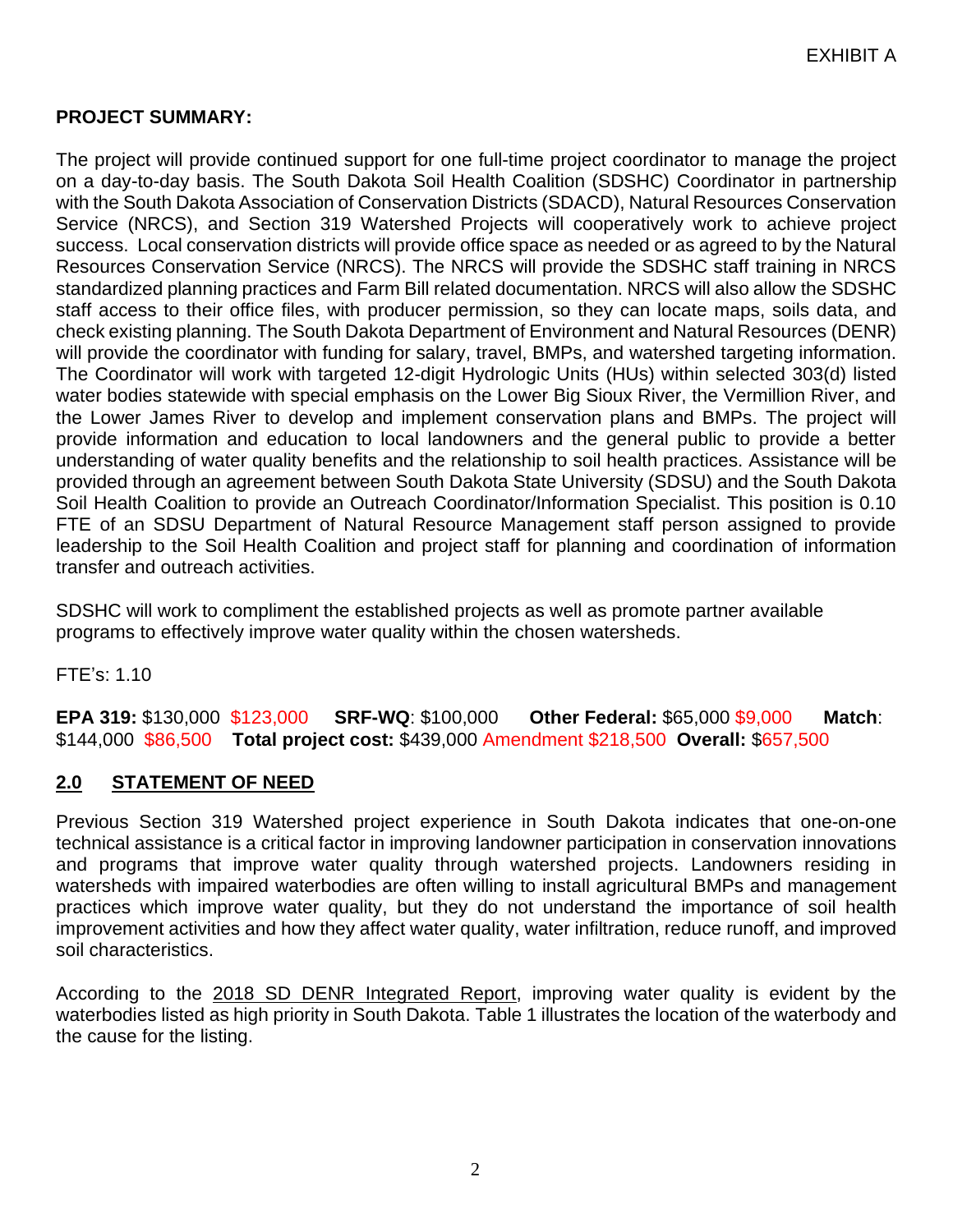#### Table 1:

|                                            | Waterbody                          |                                                                            |                                                   | <b>Year First</b> | <b>TMDL</b>  | <b>TMDL</b>  |
|--------------------------------------------|------------------------------------|----------------------------------------------------------------------------|---------------------------------------------------|-------------------|--------------|--------------|
| <b>AUID</b>                                | Name                               | <b>Location Description</b>                                                | Cause                                             | Listed            | Schedule     | Priority     |
| SD-BA-R-BAD 01                             | <b>Bad River</b>                   | Stanley County line to mouth                                               | <b>ESCHERICHIA COLI</b>                           | 2016              | 2029         | High         |
| SD-BA-R-BAD_01                             | <b>Bad River</b>                   | Stanley County line to mouth                                               | TOTAL SUSPENDED SOLIDS                            | 2004              | 2030         | High         |
| SD-BF-R-BELLE FOURCHE 03                   | <b>Belle Fourche River</b>         | Whitewood Creek to Willow Creek                                            | <b>ESCHERICHIA COLI</b>                           | 2016              | 2029         | High         |
| SD-BF-R-DEADWOOD 01                        | Deadwood Creek                     | Rutabaga Gulch to Whitewood Creek                                          | <b>ESCHERICHIA COLI</b>                           | 2014              | 2018         | High         |
| SD-BF-R-HORSE 01 USGS                      | <b>Horse Creek</b>                 | Indian Creek to mouth                                                      | <b>ESCHERICHIA COLI</b>                           | 2016              | 2029         | High         |
| SD-BF-R-WHITEWOOD 04                       | Whitewood Creek                    | Spruce Gulch to Sandy Creek                                                | <b>ESCHERICHIA COLI</b>                           | 2012              | 2024         | High         |
| SD-BF-R-WHITEWOOD 06                       | Whitewood Creek                    | I-90 to Crow Creek                                                         | <b>ESCHERICHIA COLI</b>                           | 2014              | 2019         | High         |
| SD-BF-R-WHITEWOOD 07                       | Whitewood Creek                    | Crow Creek to mouth                                                        | <b>ESCHERICHIA COLI</b>                           | 2016              | 2029         | High         |
| SD-BF-R-WHITEWOOD_07                       | Whitewood Creek                    | Crow Creek to mouth                                                        | TOTAL SUSPENDED SOLIDS                            | 2010              | 2022         | High         |
| SD-BS-R-BIG_SIOUX_01                       | <b>Big Sioux River</b>             | S28, T121N, R52W to Lake Kampeska                                          | DISSOLVED OXYGEN                                  | 2004              | 2015         | High         |
| SD-BS-R-BIG SIOUX 01                       | <b>Big Sioux River</b>             | S28, T121N, R52W to Lake Kampeska                                          | <b>ESCHERICHIA COLI</b>                           | 2010              | 2014         | High         |
| SD-BS-R-BIG SIOUX 02                       | <b>Big Sioux River</b>             | Lake Kampeska to Willow Creek                                              | <b>ESCHERICHIA COLI</b>                           | 2016              | 2029         | High         |
| SD-BS-R-BIG SIOUX 02                       | <b>Big Sioux River</b>             | Lake Kampeska to Willow Creek                                              | <b>ESCHERICHIA COLI</b>                           | 2016              | 2029         | High         |
| SD-BS-R-BIG SIOUX 05                       | <b>Big Sioux River</b>             | Near Volga to Brookings                                                    | TOTAL SUSPENDED SOLIDS                            | 2004              | 2022         | High         |
| SD-BS-R-BIG SIOUX 05                       | <b>Big Sioux River</b>             | Near Volga to Brookings                                                    | TOTAL SUSPENDED SOLIDS                            | 2004              | 2022         | High         |
| SD-BS-R-BIG SIOUX 06                       | <b>Big Sioux River</b>             | Brookings to Brookings/Moody County Line                                   | <b>TOTAL SUSPENDED SOLIDS</b>                     | 2004              | 2022         | High         |
| SD-BS-R-BIG SIOUX 06                       | <b>Big Sioux River</b>             | Brookings to Brookings/Moody County Line                                   | TOTAL SUSPENDED SOLIDS                            | 2004              | 2022         | High         |
| SD-BS-R-BIG SIOUX 07                       | <b>Big Sioux River</b>             | Brookings/Moody County Line to S2, T104N, R49W                             | <b>ESCHERICHIA COLI</b>                           | 2016              | 2029         | High         |
| SD-BS-R-BIG_SIOUX_07                       | <b>Big Sioux River</b>             | Brookings/Moody County Line to S2, T104N, R49W                             | ESCHERICHIA COLI                                  | 2016              | 2029         | High         |
| SD-BS-R-BIG_SIOUX_13                       | <b>Big Sioux River</b>             | Above Brandon to Nine Mile Creek                                           | <b>ESCHERICHIA COLI</b>                           | 2012              | 2014         | High         |
| SD-BS-R-BIG_SIOUX_13                       | <b>Big Sioux River</b>             | Above Brandon to Nine Mile Creek                                           | <b>TOTAL SUSPENDED SOLIDS</b>                     | 2004              | 2022         | High         |
| SD-BS-R-BIG_SIOUX_13                       | <b>Big Sioux River</b>             | Above Brandon to Nine Mile Creek                                           | <b>ESCHERICHIA COLI</b>                           | 2012              | 2014         | High         |
| SD-BS-R-BIG SIOUX 13                       | <b>Big Sioux River</b>             | Above Brandon to Nine Mile Creek                                           | TOTAL SUSPENDED SOLIDS                            | 2004              | 2022         | High         |
| SD-BS-R-BIG SIOUX 14                       | <b>Big Sioux River</b>             | Nine Mile Creek to near Fairview                                           | <b>TOTAL SUSPENDED SOLIDS</b>                     | 2004              | 2020         | High         |
| SD-BS-R-BIG SIOUX 14                       | <b>Big Sioux River</b>             | Nine Mile Creek to near Fairview                                           | TOTAL SUSPENDED SOLIDS                            | 2004              | 2020         | High         |
| SD-BS-R-BRULE 01                           | <b>Brule Creek</b>                 | Big Sioux River to confluence of its east and west forks                   | <b>ESCHERICHIA COLI</b>                           | 2014              | 2018         | High         |
| SD-BS-R-BRULE 01                           | <b>Brule Creek</b>                 | Big Sioux River to confluence of its east and west forks                   | <b>ESCHERICHIA COLI</b>                           | 2014              | 2018         | High         |
| SD-BS-R-EAST BRULE 01                      | <b>East Brule Creek</b>            | confluence with Brule Creek to S3, T95N, R49W                              | TOTAL SUSPENDED SOLIDS                            | 2008              | 2009         | High         |
| SD-BS-R-EAST_BRULE_01                      | <b>East Brule Creek</b>            | confluence with Brule Creek to S3, T95N, R49W                              | TOTAL SUSPENDED SOLIDS                            | 2008              | 2009         | High         |
| SD-BS-R-FLANDREAU_01                       | Flandreau Creek                    | Big Sioux River to Minnesota Border                                        | <b>ESCHERICHIA COLI</b>                           | 2014              | 2029         | High         |
| SD-BS-R-FLANDREAU 01                       | Flandreau Creek                    | Big Sioux River to Minnesota Border                                        | <b>ESCHERICHIA COLI</b>                           | 2014              | 2029         | High         |
| SD-BS-R-SIXMILE 01                         | Six Mile Creek                     | Big Sioux River to S30, T112N, R48W                                        | <b>ESCHERICHIA COLI</b>                           | 2014              | 2020         | High         |
| SD-BS-R-SIXMILE 01                         | Six Mile Creek                     | Big Sioux River to S30, T112N, R48W                                        | <b>ESCHERICHIA COLI</b>                           | 2014              | 2020         | High         |
| SD-BS-R-SKUNK 01                           | Skunk Creek                        | Brandt Lake to Big Sioux River                                             | <b>ESCHERICHIA COLI</b>                           | 2014              | 2018         | High         |
| SD-BS-R-SKUNK_01                           | Skunk Creek                        | Brandt Lake to Big Sioux River                                             | <b>ESCHERICHIA COLI</b>                           | 2014              | 2018         | High         |
| SD-BS-R-UNION 01                           | <b>Union Creek</b>                 | Big Sioux River to confluence with East and West Forks                     | <b>TOTAL SUSPENDED SOLIDS</b>                     | 2008              | 2010         | High         |
| SD-BS-R-UNION 01                           | Union Creek                        | Big Sioux River to confluence with East and West Forks                     | TOTAL SUSPENDED SOLIDS                            | 2008              | 2010         | High         |
|                                            |                                    |                                                                            |                                                   |                   |              |              |
| SD-CH-L-NEW_WALL_01                        | New Wall Lake                      | Pennington County                                                          | MERCURY IN FISH TISSUE                            | 2018              | 2020         | High         |
| SD-CH-L-NEW_WALL_01                        | New Wall Lake                      | Pennington County                                                          | MERCURY IN FISH TISSUE                            | 2018              | 2020         | High         |
| SD-CH-R-BOX ELDER 01                       | <b>Box Elder Creek</b>             | Cheyenne River to S22, T2N, R8E                                            | <b>ESCHERICHIA COLI</b>                           | 2016              | 2029         | High         |
| SD-CH-R-BOX ELDER 01                       | <b>Box Elder Creek</b>             | Cheyenne River to S22, T2N, R8E                                            | ESCHERICHIA COLI                                  | 2016              | 2029         | High         |
| SD-CH-R-CHEYENNE 01                        | Cheyenne River                     | WY border to Beaver Creek                                                  | TOTAL SUSPENDED SOLIDS                            | 2012              | 2024         | High         |
| SD-CH-R-CHEYENNE_01<br>SD-CH-R-CHEYENNE 02 | Cheyenne River<br>Cheyenne River   | WY border to Beaver Creek<br>Beaver Creek to Cascade Creek                 | TOTAL SUSPENDED SOLIDS<br>SPECIFIC CONDUCTIVITY   | 2012<br>2004      | 2024<br>2013 | High<br>High |
| SD-CH-R-CHEYENNE 02                        | Cheyenne River                     | Beaver Creek to Cascade Creek                                              | TOTAL SUSPENDED SOLIDS                            | 2004              | 2022         | High         |
| SD-CH-R-CHEYENNE_02                        | Cheyenne River                     | <b>Beaver Creek to Cascade Creek</b>                                       | SPECIFIC CONDUCTIVITY                             | 2004              | 2013         | High         |
| SD-CH-R-CHEYENNE 02                        | Cheyenne River                     | Beaver Creek to Cascade Creek                                              | TOTAL SUSPENDED SOLIDS                            | 2004              | 2022         | High         |
| SD-CH-R-CHEYENNE 03                        | Cheyenne River                     | Fall River to Cedar Creek                                                  | TOTAL SUSPENDED SOLIDS                            | 2004              | 2013         | High         |
| SD-CH-R-CHEYENNE 03                        | Cheyenne River                     | Fall River to Cedar Creek                                                  | TOTAL SUSPENDED SOLIDS                            | 2004              | 2013         | High         |
| SD-CH-R-CHEYENNE 04                        | Cheyenne River                     | Cedar Creek to Belle Fourche River                                         | TOTAL SUSPENDED SOLIDS                            | 2004              | 2013         | High         |
| SD-CH-R-CHEYENNE_04                        | Cheyenne River                     | Cedar Creek to Belle Fourche River                                         | TOTAL SUSPENDED SOLIDS                            | 2004              | 2013         | High         |
| SD-CH-R-CHEYENNE 05                        | Cheyenne River                     | Belle Fourche River to Bull Creek                                          | TOTAL SUSPENDED SOLIDS                            | 2004              | 2013         | High         |
| SD-CH-R-CHEYENNE 05                        | Cheyenne River                     | Belle Fourche River to Bull Creek                                          | TOTAL SUSPENDED SOLIDS                            | 2004              | 2013         | High         |
| SD-CH-R-CHEYENNE 06                        | Cheyenne River                     | <b>Bull Creek to Lake Oahe</b>                                             | TOTAL SUSPENDED SOLIDS                            | 2004              | 2013         | High         |
| SD-CH-R-CHEYENNE_06                        | Cheyenne River                     | <b>Bull Creek to Lake Oahe</b>                                             | TOTAL SUSPENDED SOLIDS                            | 2004              | 2013         | High         |
| SD-CH-R-SPRING 01                          | <b>Spring Creek</b>                | S5, T2S, R3E to Sheridan Lake                                              | <b>ESCHERICHIA COLI</b>                           | 2014              | 2021         | High         |
| SD-CH-R-SPRING_01<br>SD-JA-L-ROY 01        | Spring Creek                       | S5, T2S, R3E to Sheridan Lake<br>Marshall County (formerly SD-BS-L-ROY_01) | ESCHERICHIA COLI                                  | 2014              | 2021         | High         |
| SD-JA-R-FIRESTEEL 01                       | Roy Lake<br><b>Firesteel Creek</b> | West Fork Firesteel Creek to mouth                                         | MERCURY IN FISH TISSUE<br><b>ESCHERICHIA COLI</b> | 2018<br>2010      | 2020<br>2022 | High         |
| SD-JA-R-FIRESTEEL 01                       | Firesteel Creek                    | West Fork Firesteel Creek to mouth                                         | TEMPERATURE                                       | 2004              | 2029         | High<br>High |
| SD-JA-R-FIRESTEEL 01                       | <b>Firesteel Creek</b>             | West Fork Firesteel Creek to mouth                                         | <b>TOTAL DISSOLVED SOLIDS</b>                     | 2004              | 2029         | High         |
| SD-JA-R-JAMES 03                           | James River                        | Columbia Road Reservoir                                                    | TOTAL SUSPENDED SOLIDS                            | 2016              | 2029         | High         |
| SD-JA-R-JAMES 04                           | James River                        | Columbia Road Reservoir to near US HWY 12                                  | TOTAL SUSPENDED SOLIDS                            | 2016              | 2029         | High         |
| SD-JA-R-JAMES 09                           | James River                        | Sand Creek to I-90                                                         | TOTAL SUSPENDED SOLIDS                            | 2004              | 2009         | High         |
| SD-JA-R-JAMES_11                           | James River                        | Yankton County line to mouth                                               | TOTAL SUSPENDED SOLIDS                            | 2004              | 2009         | High         |
| SD-JA-R-JAMES_11                           | James River                        | Yankton County line to mouth                                               | ESCHERICHIA COLI                                  | 2016              | 2029         | High         |
| SD-JA-R-WOLF_01                            | Wolf Creek                         | Wolf Creek Colony to S5, T103N, R56W                                       | ESCHERICHIA COLI                                  | 2012              | 2014         | High         |
| SD-JA-R-WOLF_02                            | Wolf Creek                         | Just above Wolf Creek Colony to the mouth.                                 | <b>ESCHERICHIA COLI</b>                           | 2012              | 2017         | High         |
| SD-LM-R-                                   | Little Missouri River              | Montana border to North Dakota border                                      | TOTAL SUSPENDED SOLIDS                            | 2010              | 2022         | High         |
| SD-MI-R-CROW_01                            | Crow Creek                         | Bedashosha Lake to Jerauld County line                                     | ESCHERICHIA COLI                                  | 2016              | 2029         | High         |
| SD-MI-R-CROW 01                            | Crow Creek                         | Bedashosha Lake to Jerauld County line                                     | TOTAL SUSPENDED SOLIDS                            | 2016              | 2029         | High         |
| SD-MI-R-MEDICINE_01<br>SD-MI-R-PONCA_01    | Medicine Creek<br>Ponca Creek      | Lake Sharpe to US Hwy 83<br>SD/NE border to US Hwy 183                     | <b>ESCHERICHIA COLI</b><br>ESCHERICHIA COLI       | 2016<br>2016      | 2029<br>2029 | High<br>High |
| SD-MI-R-SHARPE_01                          |                                    | Missouri River (Lake Oahe Dam to Big Bend Dam                              | TEMPERATURE                                       | 2010              | 2029         | High         |
|                                            | Sharpe)                            |                                                                            |                                                   |                   |              |              |
|                                            |                                    |                                                                            |                                                   |                   |              |              |
|                                            | Lac Qui Parle River,               |                                                                            |                                                   |                   |              |              |
| SD-MN-R-                                   | West                               | SD/MN border to S8, T115N, R47W                                            | ESCHERICHIA COLI                                  | 2016              | 2029         | High         |
| LAC_QUI_PARLE_W_BR_01                      | Branch                             |                                                                            |                                                   |                   |              |              |
| SD-MN-R-                                   | South Fork                         | Headwaters to Lake Farley                                                  | ESCHERICHIA COLI                                  | 2012              | 2014         | High         |
| WHETSTONE_5_FORK_01                        | Whetstone River                    |                                                                            |                                                   |                   |              |              |
| SD-MN-R-                                   | South Fork                         | Lake Farley to mouth                                                       | ESCHERICHIA COLI                                  | 2012              | 2014         | High         |
| WHETSTONE S FORK 02                        | Whetstone River                    |                                                                            |                                                   |                   |              |              |
| SD-MN-R-                                   | North Fork Yellow                  | SD/MN border to S27, T120N, R48W                                           | ESCHERICHIA COLI                                  | 2012              | 2014         | High         |
| YELLOW BANK N FORK 01                      | Bank River                         |                                                                            |                                                   |                   |              |              |
| SD-MN-R-                                   | South Fork Yellow                  | SD/MN border to S33, T118N, R49W                                           | ESCHERICHIA COLI                                  | 2012              | 2014         | High         |
| YELLOW_BANK_S_FORK_01<br>SD-VM-R-          | <b>Bank River</b>                  |                                                                            |                                                   |                   |              |              |
| VERMILLION_WEST_FORK_01                    | West Fork                          | Vermillion River to McCook-Miner County Line                               | <b>ESCHERICHIA COLI</b>                           | 2010              | 2019         | High         |
| <b>USGS</b>                                | Vermillion River                   |                                                                            |                                                   |                   |              |              |
| SD-VM-R-LONG 01                            | Long Creek                         | Vermillion River to Highway 44                                             | <b>ESCHERICHIA COLI</b>                           | 2010              | 2018         | High         |
| SD-VM-R-                                   |                                    | East Fork Vermillion McCook/Lake County line to Little Vermillion River    | <b>ESCHERICHIA COLI</b>                           | 2016              | 2019         | High         |
| VERMILLION E FORK 01                       | River                              |                                                                            |                                                   |                   |              |              |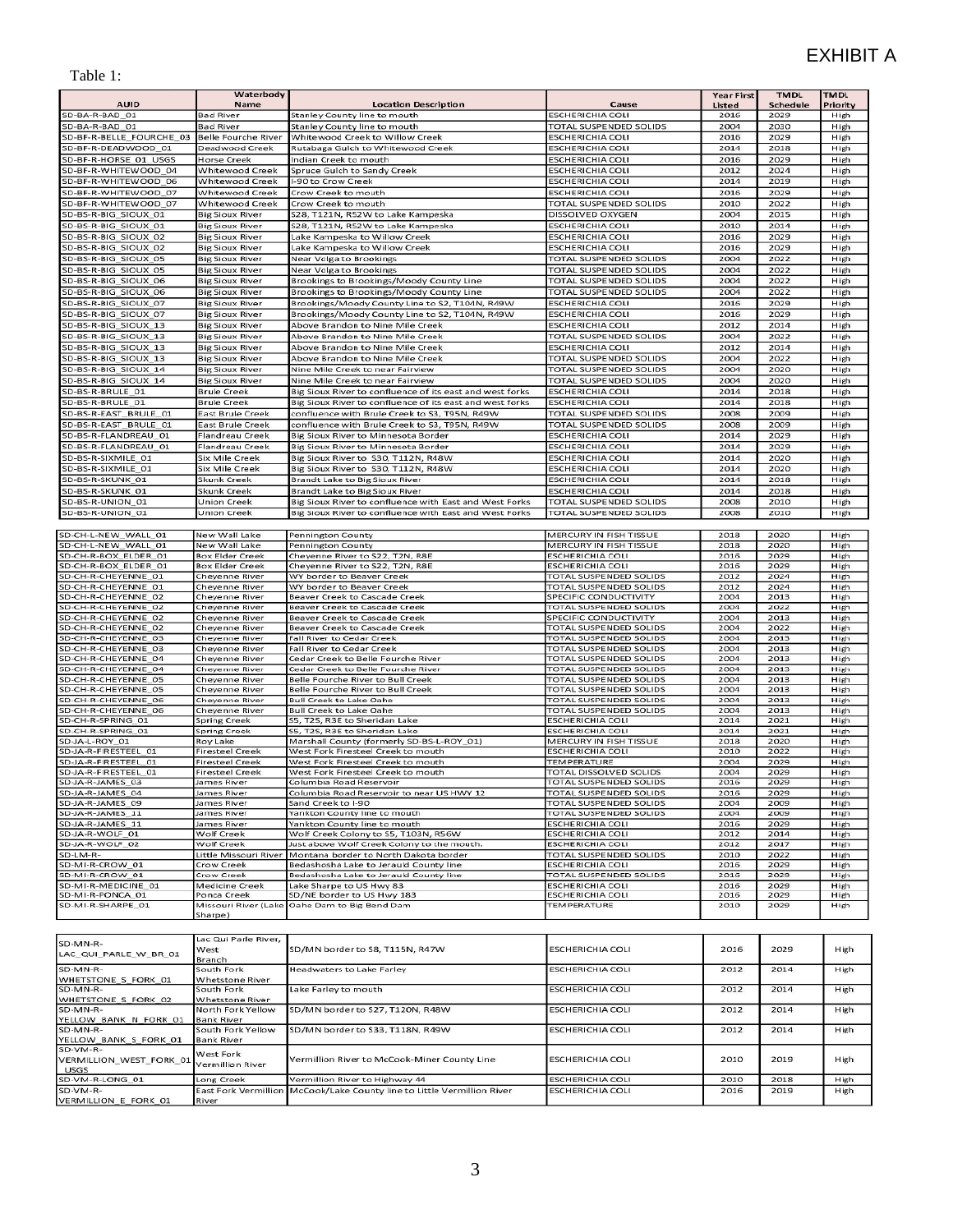To address this need, SDSHC staff will provide planning, design and BMP installation technical assistance that will improve soil health and water quality in targeted watersheds. SDHSC staff will be trained in the use of NRCS conservation planning and related documentation. NRCS will allow SDSHC staff access to NRCS training courses, and agency materials such as maps, soils information, and existing conservation plans pending producer's approval. DENR will provide watershed assessment information and training in the use of water quality assessment techniques. Certified Technical Service Providers (TSPs) and Consultants will be used to provide engineering design and installation and conservation planning assistance when needed.

All Activities completed will be compiled and used in the development of annual reports and the final project report.

## 2.1 **Project Need and Problems**

Most of the research and data collection within the state has shown that South Dakota's soil health continues to deteriorate while waterbodies continue to be listed or remain on the impaired list. The 2018 South Dakota Integrated Report for Surface Water Quality includes 62 lakes and 904 river/stream segments that are impaired. In most cases, soil health management practices and implementation of agricultural BMPs may help reduce the listed source of water quality impairment(s) through the reduction of nutrients, sediment, and bacteria draining from cropland and grasslands in the identified watersheds, while improving the soil health of those acres. With the increased rainfall amounts across the state in recent years, some areas have experienced more than double their normal rainfall amounts which calls for a need in increased water holding capacity on agricultural land. Improving soil health can be the answer to this need.

Many South Dakota producers are not aware of the benefits of improving soil health as it relates to water quality. Educating on no-till and reduce tillage farming methods, multispecies cover crop mixes, diverse crop rotations, livestock integration, rest-oriented grassland management, and deep-rooted perennials in crop rotations can help improve water quality and soil health. The information will be provided to producers within identified 303d listed watersheds and other areas of the state using a team of technical experts and experienced producers. The technical experts will explain implementation and benefits of new land management methods. Experienced producers will validate these methods by sharing the results from their operations.

South Dakota uses a partnership approach to address soil health and water quality in the state's watersheds. The approach includes integration of watershed assessment and implementation process along with Information and Education (I&E) activities. The process begins with soil health and water quality monitoring, followed by modeling, and ends with watershed project planning and implementation. The watershed assessment segments of the process are three or more years in duration with implementation taking six to ten years, or longer, depending on the scope of the work required.

Many of the sources of Nonpoint Source Pollution (NPS) are known in the later stages of the watershed assessment process. This project will use planning, I&E, and installation of best management practices in critical areas in a manner that ensures the partnership process strengthens and is implemented in an efficient manner for the citizens of South Dakota.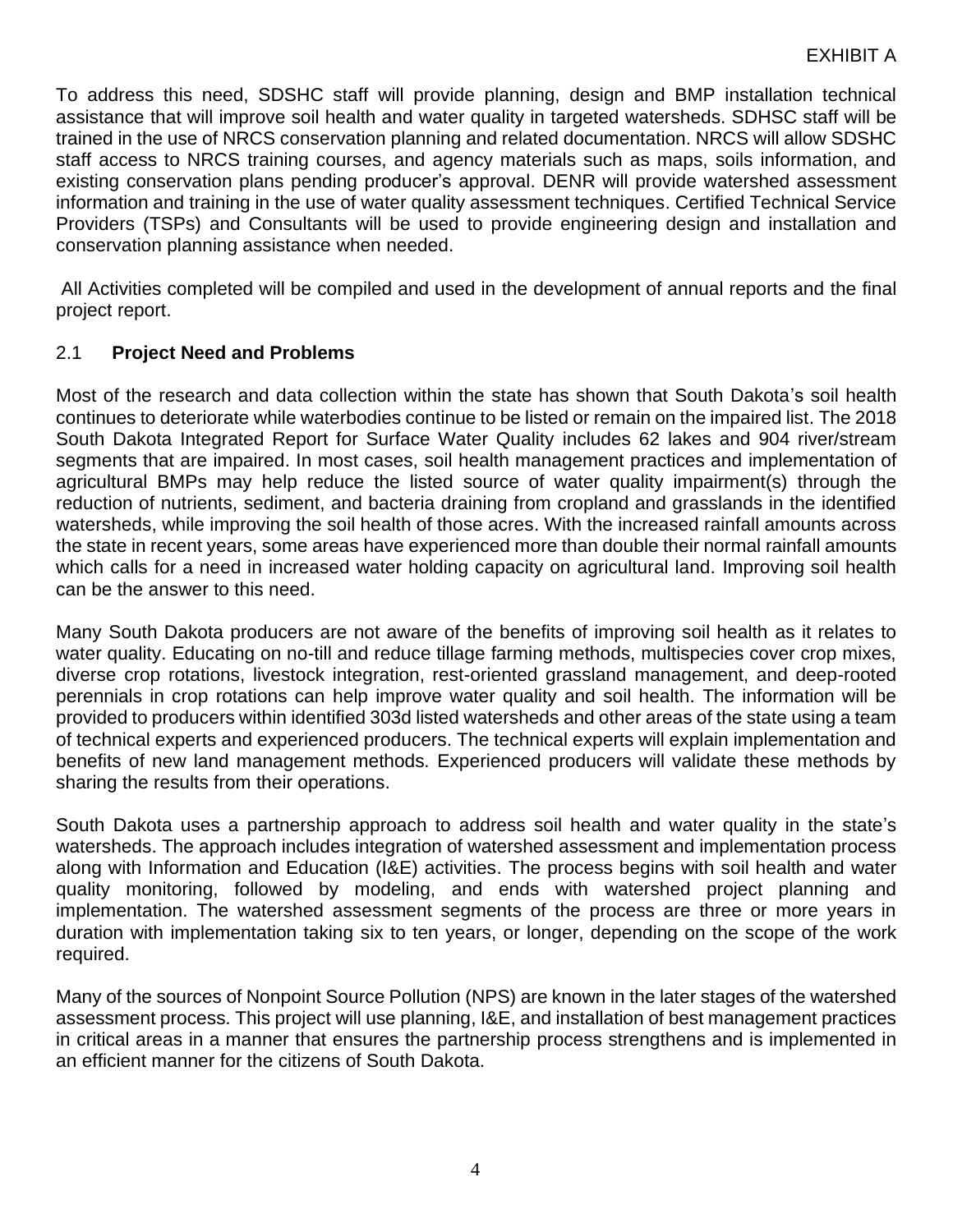#### 2.2 **Active 319 Project Areas**

Active Section 319 watershed projects in the state include the SouthCentral Watershed project, Northeast Glacial Lakes Watershed project, Little Minnesota River Basin, Belle Fourche River, Vermillion River, and the entire Big Sioux River watershed. This project will provide soil health assistance to these projects by providing funding and installation of soil health related BMPs, conservation planning, and I&E in targeted 12-digit HUs within those areas.

Programs that will be used to fund BMP installation, in addition to 319 funds, are anticipated to be: Conservation Reserve Program (CRP), Continuous Sign-up Conservation Reserve Program (CCRP), Environmental Quality Incentives Program (EQIP), Regional Conservation Partnership Program (RCPP), Agricultural Conservation Easement Program (ACEP), Conservation Stewardship Program (CSP), SD GFP, SD Dept of Ag, Coordinated Conservation Grants, Partners for Fish & Wildlife, Ducks Unlimited, and Pheasants Forever.

#### 2.3 **Maps**



#### Current 319 Projects and Current WQ Impairments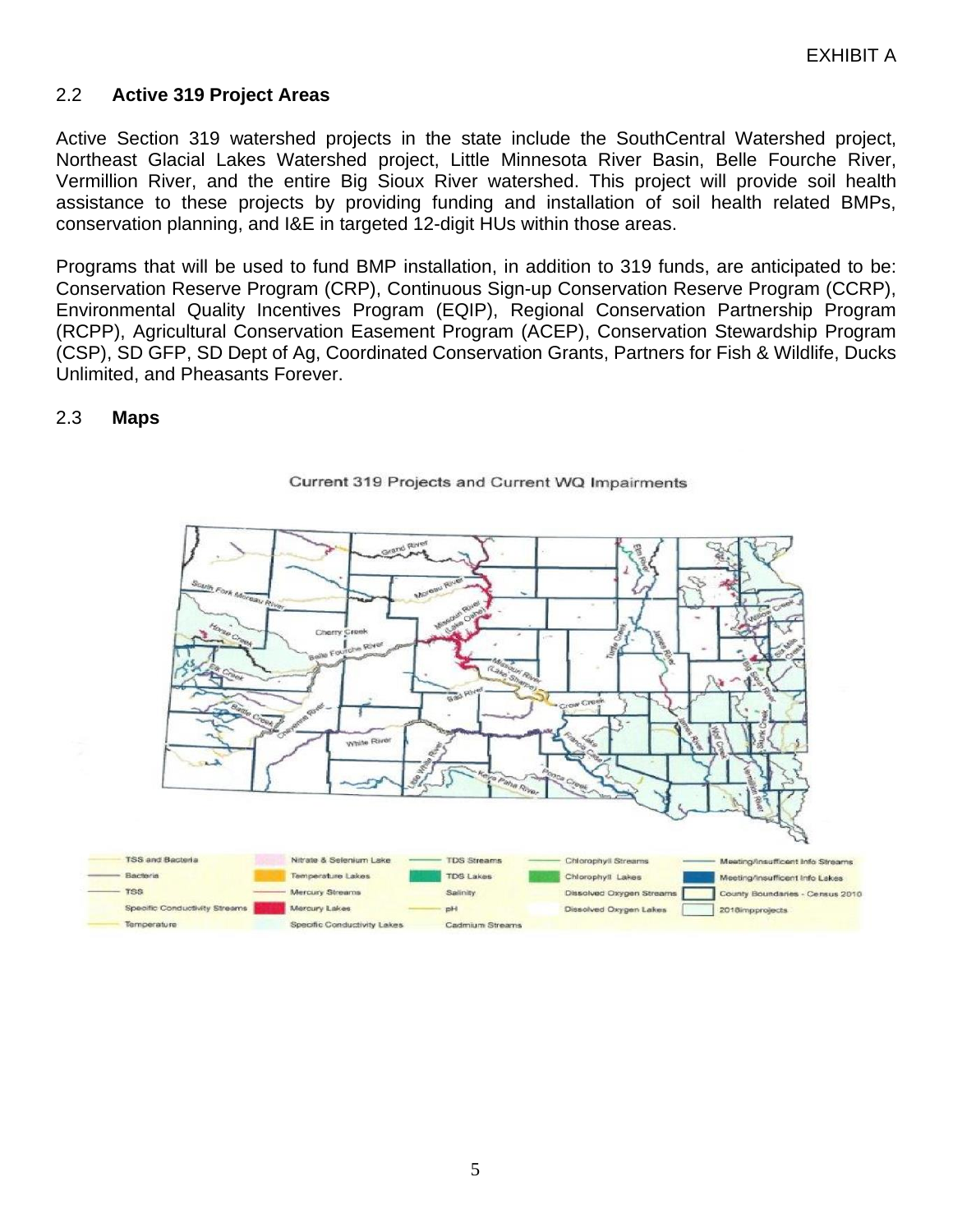DENR will provide the following maps:

- Watershed projects that will be partnered with by this project,
- County priority maps for targeting critical areas.

## 2.4 **General Watershed Information**

Watershed information is provided through assessment project implementation plans for the named watersheds. The watersheds are mainly agricultural and have a combination of row crops, small grains, grazing and hay land operations.

## **3.0 PROJECT DESCRIPTION**

In the initial two-year project, the Soil Health Coalition placed a project coordinator in the Big Sioux River watershed to provide one-on-one technical assistance to landowners. The individual was located in this watershed area so they could provide timely and efficient technical assistance; however, the Coordinator and other SDSHC staff and volunteers provided I&E and facilitated technical assistance statewide with an emphasis on 303(d) listed 12-digit HUs.

SDSHC staff will contact land owners and managers to provide them information about potential water quality benefits with soil health improvements and how management practices or BMPs could improve their operation. SDSHC staff will assist landowners by providing funding, technical assistance, BMP information, and planning and preparing applications for financial assistance when needed. Engineering design services and other specialized technical assistance services will be provided using NRCS Engineers and other specialists or contractual services with certified TSPs. Active 319 implementation project coordinators will also provide assistance when the Soil Health staff are working within the boundaries of their project.

Soil Health Project staff will be provided access to computers and software compatible with NRCS computer systems so that information can be readily shared. Landowner confidentiality will be maintained to NRCS standards.

### 3.1 **Project Goal**

The project goal is to restore and protect the beneficial uses of South Dakota waterbodies with a primary focus on high priority areas designated by SD DENR by implementing and promoting best management practices (BMP) within designated watersheds that reduce sediment, nutrient, and bacteria loadings and improve water quality by applying on the ground soil health type BMPs. The project will also provide information and education to local landowners, youth, communities, agency personnel, consultants and the general public to provide a better understanding of the importance, function and technical design of agricultural soil health practices and related water quality benefits.

# 3.2 **Project Objectives and Tasks**

# **OBJECTIVE 1: Soil Health**

Install BMPs that will reduce nutrient, sediment, and fecal coliform bacteria loadings in watershed critical areas that will protect and restore the beneficial uses of waterbodies in South Dakota. Actively locate producers within 319 watershed boundaries with assistance from 319 watershed project coordinators, NRCS, or conservation district staff.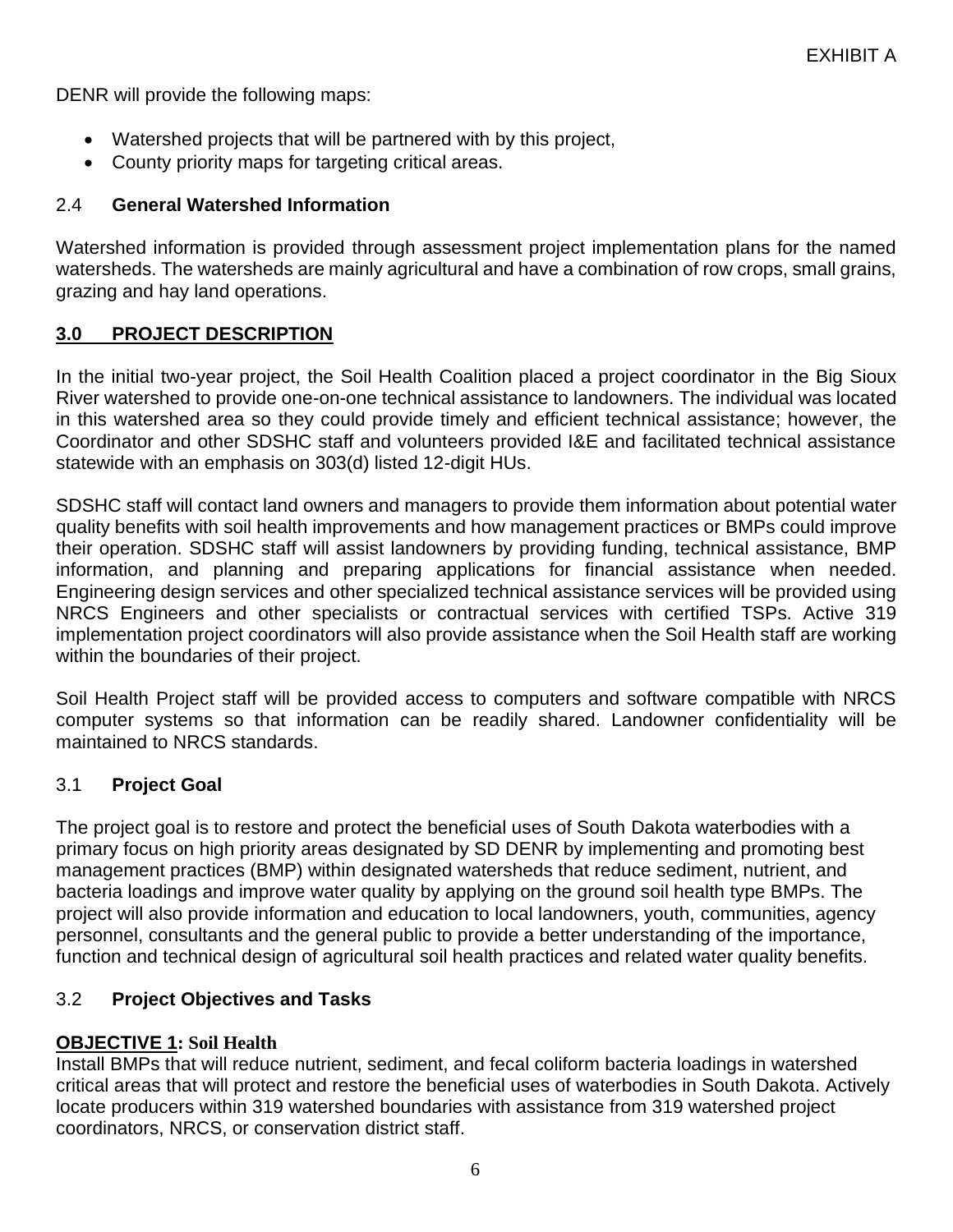### **Task 1: Plan and implement cropland best management practices**

Technical and financial assistance will be provided to producers to reduce nonpoint source pollution. BMPs will be installed with landowner funds along with USDA programs (EQIP/CRP/WHIP), Wildlife agency programs such as Partners for Wildlife, Ducks Unlimited, Pheasants Forever, US Fish & Wildlife Service, and SD Game Fish &Parks), and SD DENR Section 319 NPS funds. Establishing a soil health system into farms and ranches can have great benefits to both soil health and water quality. Soil organic matter can be increased through implementation of soil health system. This system can increase soil resilience to changes in climate and reduce runoff thereby increasing the capacity of the soil to retain water throughout the year, benefiting the water, land and producer. Adding cover crops to a crop rotation provides known benefits to the producer and increases water quality by reducing erosion, increasing infiltration, increasing soil biodiversity and organic matter, and scavenging essential nutrients. Cover crops also buffer precipitation extremes by reducing excessive moisture during high precipitation events and retaining subsurface moisture during low precipitation/high temperature periods. Reducing or eliminating tillage on cropland and increasing crop diversity provides similar benefits to soil structure and hydrology and subsequent benefits to producers and watersheds.

#### Product 1: Crop rotation

To benefit soil health and water quality, a crop rotation must include a minimum of three different crop rotations (cool season grass, cool season broadleaf, warm season grass, warm season broadleaf, wheat, corn, sunflowers, etc.—see attachment for lists). The rotation should contain high residue crops for maximum ground cover. Diversity increases soil water holding capacity and increasing soil organic matter by 1% increases the soils ability to capture increased gallons of water per acre, thus reducing run-off. It was determined that organic matter holds 10 times its weight in water. Funding for crop rotation practices will be sought through USDA and other partners.

Milestones: Increase crop rotations: 1000 acres 500 acres Cost: \$11,000 **319**: \$0 **USDA**: \$11,000 **Loca**l: \$0 \$5500

Product 2: Reduced and tillage management/No-till

The 2017 cropping systems inventory, conducted by the NRCS and partners in South Dakota, showed the use of no-till on cropland acres remains under 50% across the state. However, priority watersheds having low no till acres coincide. The same cropping systems inventory showed that areas with low adoption rates of no-till are also areas with a lack of diversity in the crop rotation, including cover crops. Failure to manage additional water, groundcover, or compaction through diversity, including cover crops, can result in discouragement and loss of interest in no-till systems. Funding for crop rotation practices will be sought through USDA and other partners.

Milestones: Reduce tillage/no-till: 1,000 acres 500 acres Cost: \$18,000 **319**: \$0 **USDA**: \$18,000 \$9,000 **Loca**l: \$0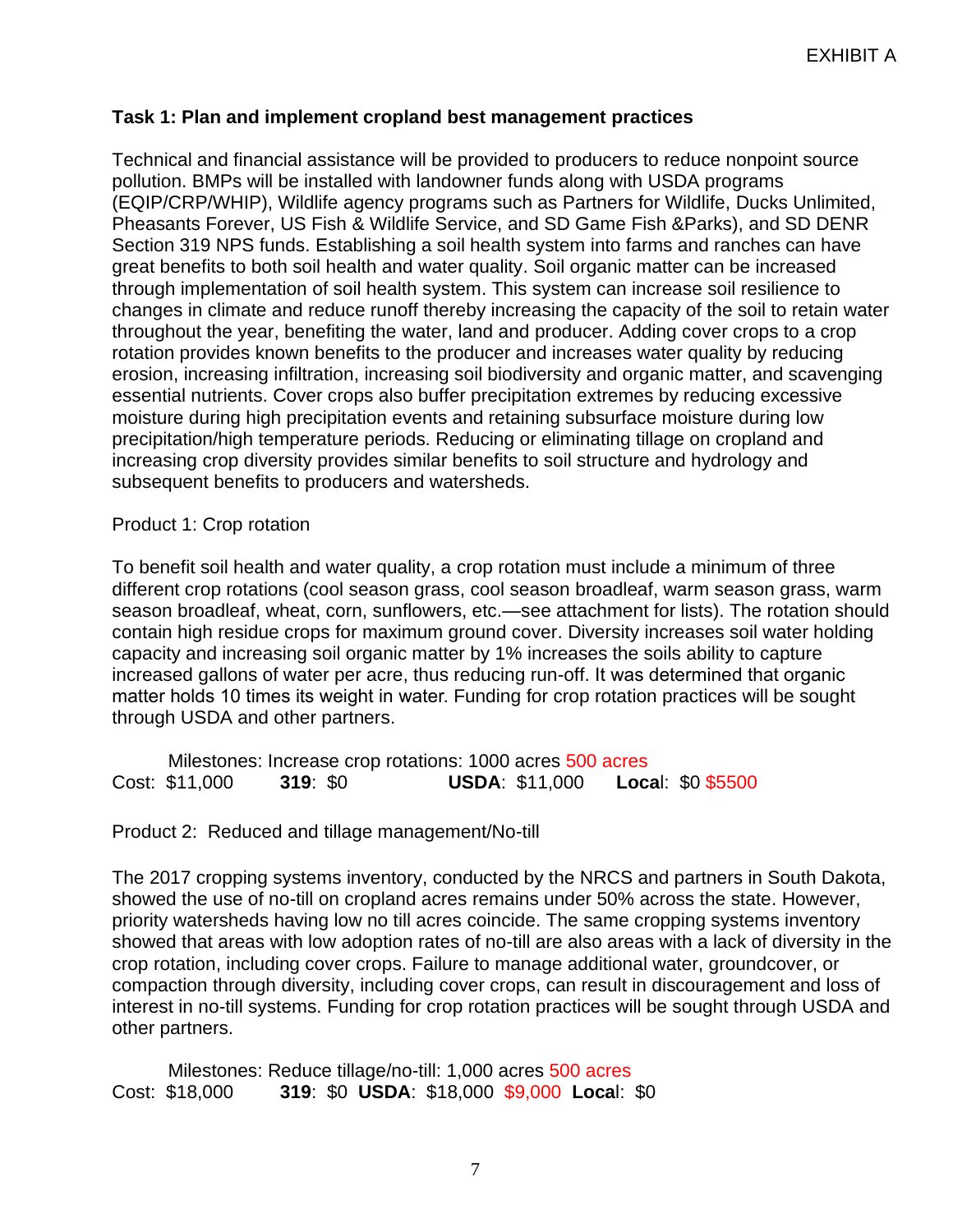### Product 3: Cover Crops

Implementing cover crops on cropland can reduce soil erosion, increase soil moisture, and improve soil health. Cover crops produce more vegetation biomass than volunteer plants; these crops do transpire water, increase water infiltration, and decrease surface runoff and runoff velocity. Cover crops help reduce total suspended solids (TSS) and improve water quality. Cover-crop species selection and its management determine the benefits and returns.

Milestones: Cover crop plantings: 2,000 acres 1,000 acres Cost: \$112,000 **319**: \$31,000 \$28,000 **SRF-WQ**: \$25,000 **Loca**l: \$56,000 \$28,000

Product 4: Cropland Grazing

Grazing can occur on crop aftermath (high residue crops) and cover crops provided 60 percent residue is maintained to ensure that there is adequate remaining plant material for the benefit of soil health and water quality. Adequate resting of native grasslands and pastures increases their ability to infiltrate water which reduces runoff.

Milestones: Grazing management: 2,000 acres 1000 acres Cost: \$0 **319**: \$0 **SRF-WQ**: \$0 **Loca**l: \$0 \$10,000

Responsible Agencies

South Dakota Soil Health Coalition South Dakota Association of Conservation Districts South Dakota Department of Environment and Natural Resources Watershed Projects Natural Resources Conservation Service

#### **Task 2: Plan and implement grassland best management practices**

Technical and financial assistance will be provided to producers to reduce nonpoint source pollution to nearby waters. BMPs will be installed with landowner investments along with funding from Section 319 NPS funds, USDA programs (EQIP/CRP/WHIP), as well as Wildlife agency programs (Partners for Wildlife, etc., DU, PF, US F&W and SD GF&P).

Product 5: Forage/Biomass planting

Establish plantings of tame grass and legumes or native grass and forbs will be established. Establish grass plantings in perennial or intermittent riparian areas within 319 project areas to improve water quality. The width of the riparian area must be at least 20-feet. Staff will monitor the establishment of plantings prior to cost-share of the BMP. Before and after photo verification and upload to the State's Tracker database will be completed to demonstrate the effectiveness of the BMP. Seed variety will be determined by the SDSHC with help from local experts in the project area. 319 project funds reimbursed by this project can cover up to 50% of the cost for the seed to be planted.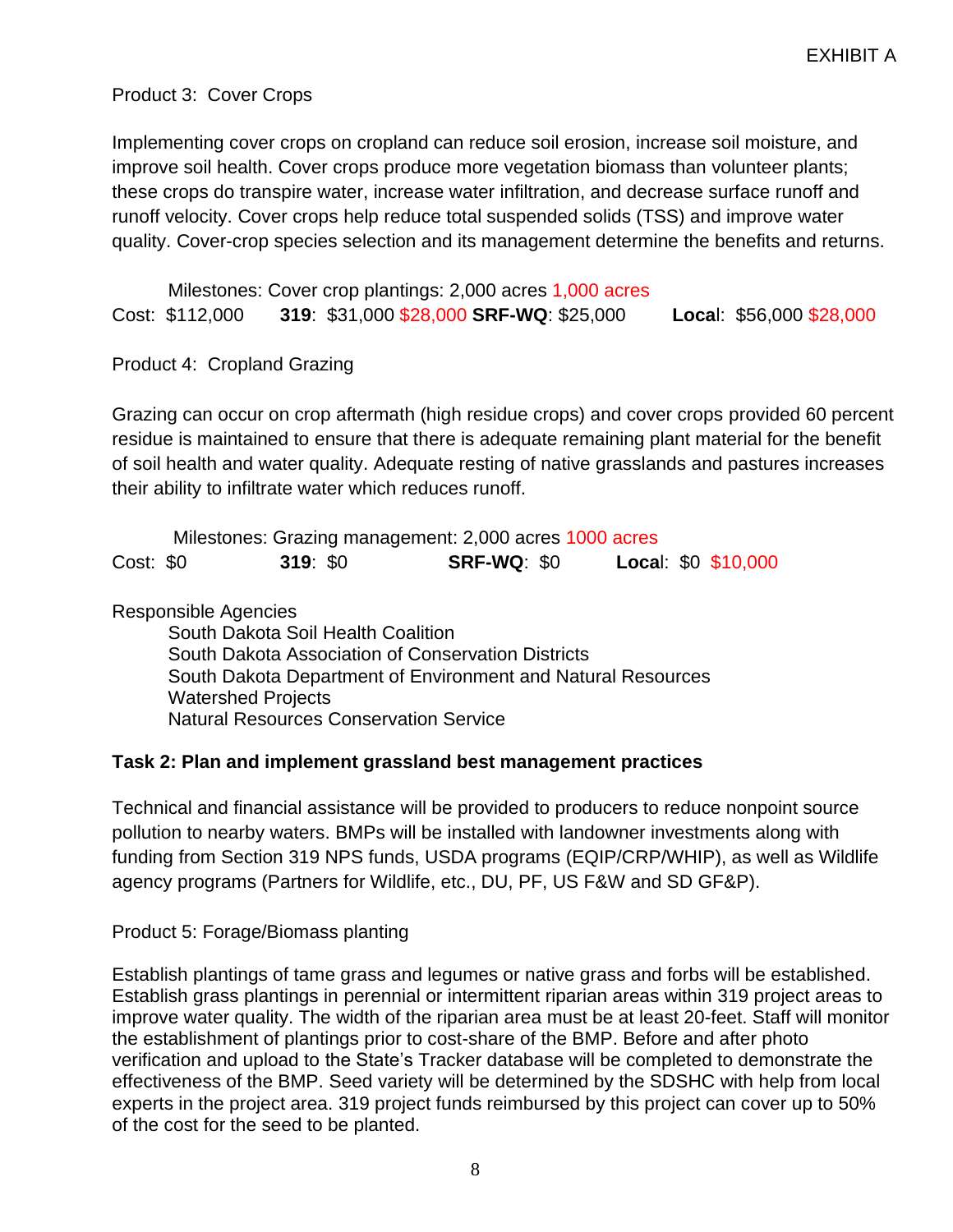|                |  | Milestones: Grass plantings: 130 acres 50 acres |                 |
|----------------|--|-------------------------------------------------|-----------------|
| Cost: \$13,000 |  | 319: \$2,000 \$5,000 USFWS: \$1,000             | Local: \$10,000 |

Product 6: Pollinator planting

Establish plantings of a variety of grasses, forbs and legumes along field boundaries to reduce soil erosion. Funding will be sought through USDA and other partners.

|               | Milestones: Pollinator plantings: 5 acres 2 acres |                    |                        |
|---------------|---------------------------------------------------|--------------------|------------------------|
| Cost: \$7,000 | 319: \$0                                          | <b>SRF-WQ: \$0</b> | Local: \$7,000 \$2,000 |

Product 7: Pasture Grazing

Riparian Buffers, stock watering BMPs, and fencing. Work directly with landowners and if additional assistance is needed, coordination with partners will be sought to apply needed practices to alleviate resource concerns and protect water quality. Staff will monitor the establishment of plantings prior to cost sharing the BMP. Before and after photo verification and upload to the State's Tracker database will be completed to demonstrate the effectiveness of the BMP. Funding for Grazing Management will be sought through USDA and other partners.

Milestones: Riparian grazing management: 1,000 acres 1100 acres Cost: \$ 70,000 **319**: \$20,000 \$10,000 **USFWS**: \$10,000 **Loca**l: \$40,000 \$15,000

#### **OBJECTIVE 2. Develop and Distribute Information & Education**

#### **Task 3: Create an awareness of project goals and objectives**

SDSHC and its partners are creating an awareness of water quality and soil benefits from soil health practices through media presentations in local news sources, mailings, and web-based information. Staff will also attend and deliver presentations at meetings of young producer workgroups, co-op meetings, local work groups, water development districts, USDA State Technical Committee, NPS Task Force, 319 Watershed project board meetings, Conservation Commission, etc.

Product 8: Presentation

|               | Milestones: Presentations: 42 |                    |                      |  |
|---------------|-------------------------------|--------------------|----------------------|--|
| Cost: \$1,000 | 319: \$0                      | <b>SRF-WQ: \$0</b> | Local: \$1,000 \$500 |  |

Product 9: News articles

Milestones: News articles: 3 1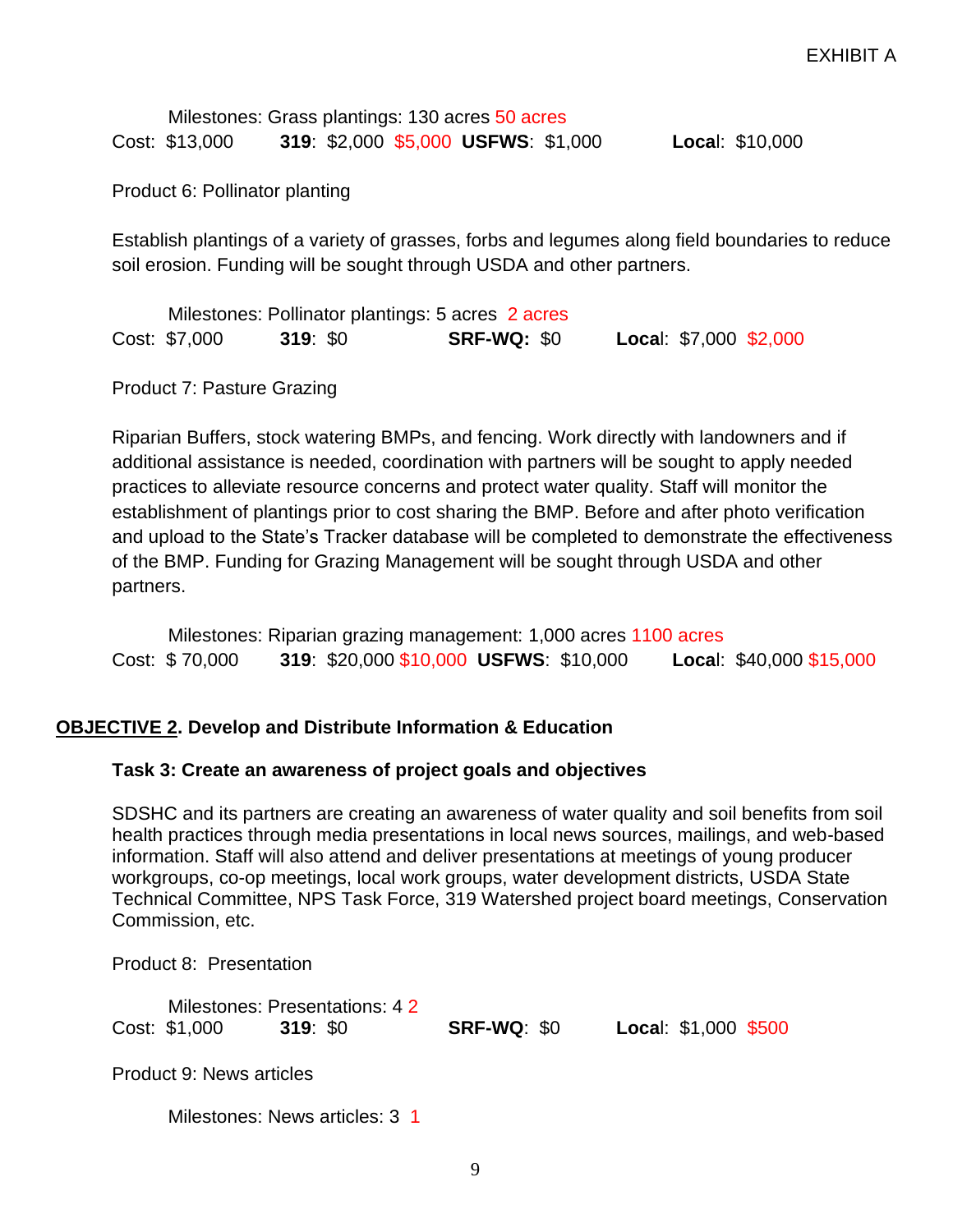Cost: \$4,000 **319**: \$0 **USDA**: \$3,000 **Loca**l: \$1,000 \$1000

#### **Task 4: Demonstration plot/tour/workshops**

SDSHC and partners hold demonstration tours of soil health practices applied highlighting effective water quality benefits.

Product 10: Tours/workshops.

Four tours/workshops will be conducted to demonstrate the results of diverse rotations and deep-rooted perennials, methods of applying cover crops in row crops to including interseeding or aerial applications, and proper placement of fertilizer, testing for soil fertility and the economics of these activities.

Milestones: Tours/workshops: 4 2 Cost: \$10,000 **319**: \$0 **USDA**: \$4,000 **Local**: \$6,000 \$2500

Product 11: No-till Demonstration Plots.

Secure land for demonstration plot of no till farming totaling 40 acres in 12- digit HUs where no-till farming is uncommon and demonstration plots totaling 40 acres of cover crops installed in 12-digit HUs.

|                |          | Milestones: No-till Demonstration Plots: 80 acres 20 acres |                                |  |
|----------------|----------|------------------------------------------------------------|--------------------------------|--|
| Cost: \$15,000 | 319: \$0 | <b>USDA: \$4,000</b>                                       | <b>Local: \$11,000 \$5,000</b> |  |

Responsible Agencies

South Dakota Soil Health Coalition South Dakota Association of Conservation Districts Local Conservation Districts Local Stakeholders Department of Environment and Natural Resources Natural Resources Conservation Service

#### **OBJECTIVE 3. Project Management and Administration**

**Task 5: Develop Communication plan with all watershed coordinators within South Dakota complimenting the established projects in the watersheds. Communication will be key to success with the project achieving water quality on impaired waterbodies. Working together for the benefit of the lakes, streams and all waterbodies in South Dakota.** 

Product 12: Project communications.

Contact all 319 watershed coordinators on at least bimonthly basis informing of producer contacts and outreach projects planned and inform them of any activities occurring in their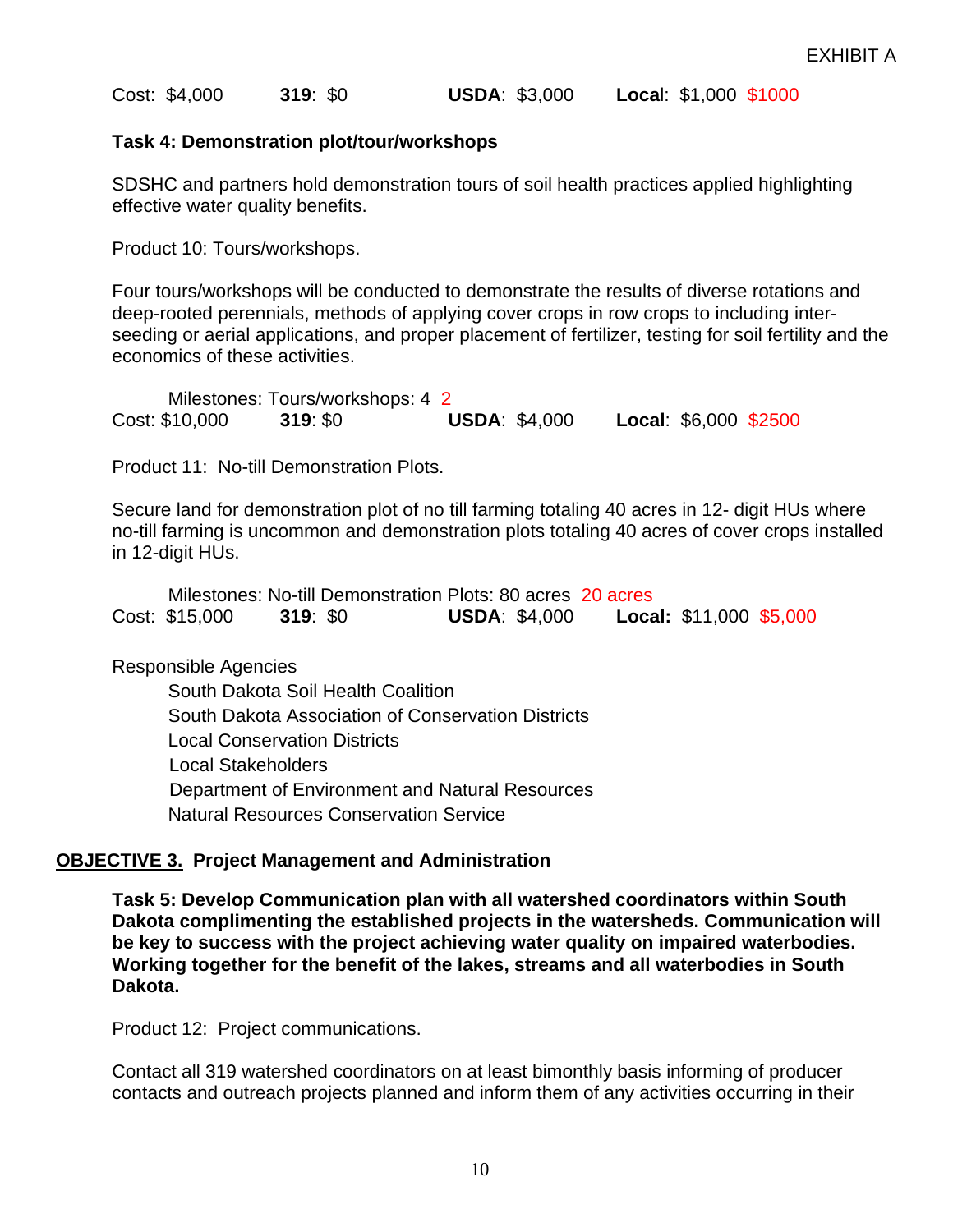watersheds or throughout the state. The cost to complete the contacts will be salary costs for project SDSHC staff.

Milestones: Coordinator contacts: 24 36 Cost: \$0 **319**: \$0 **SRF-WQ**: \$0 **Loca**l: \$0

#### **Task 6: Coordinate partner communication**

Product 13: Board Meetings.

Inform all partners to SDSHC monthly board meetings for updates.

Milestones: Board meetings: 24 36

Cost: \$0 **319**: \$0 **SRF-WQ**: \$0 **Loca**l: \$0

#### **Task 7: Monitor project progress and evaluate project**

Project progress will be monitored to determine the soil health and water quality impacts of the project and to provide information to DENR. The location of BMPs designed and installed will continue to be mapped and provided to DENR using ARCmap, CD, CART and the Tracker database. NPS load reductions expected from the BMPs will be calculated and provided to DENR through Tracker. The programs used to determine the load reduction are those approved by DENR for this purpose which include the DENR Tracker database, STEPL and RUSLE2. When tracking BMPs installed in a watershed, a unique identifier is used. Progress in building partnerships and developing nonpoint source abatements plans will be gauged by the milestones achieved and the number of contacts or partnerships developed. Annual project status reports will be prepared and submitted to DENR for entry into GRTS. The cost to complete the monitoring, reporting and location maps will primarily be salary costs of project staff.

Product 14: Reports.

Milestones: GRTS reports: 2 1 Final report: 1 Cost: \$0 **319**: \$0 **SRF-WQ**: \$0 **Loca**l: \$0

Annual GRTS & Final Reports

Responsible Agencies South Dakota Soil Health Coalition South Dakota Association of Conservation Districts South Dakota Department of Environment and Natural Resources

3.3 **Milestone Table** (attached Appendix B)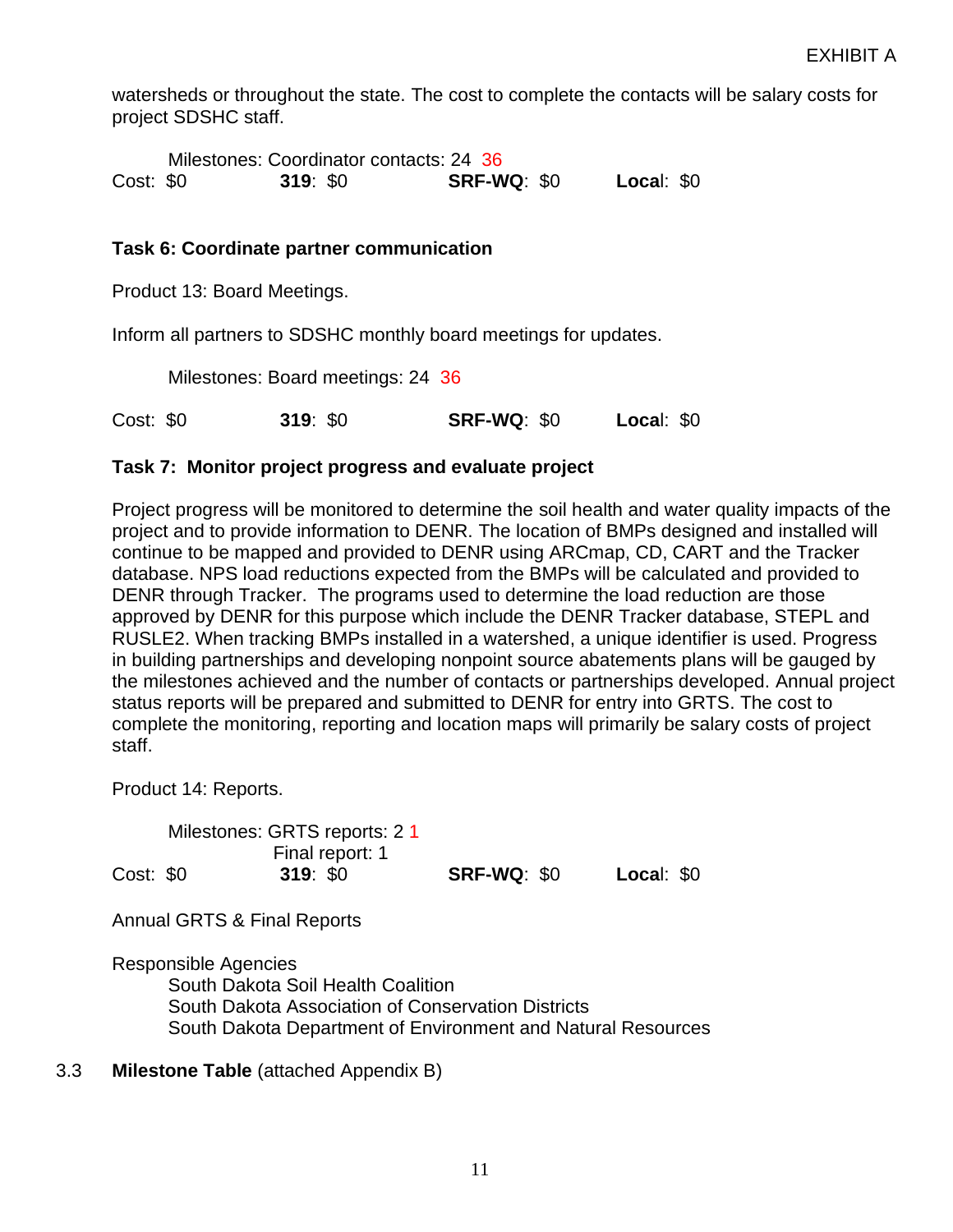- 3.4 Permits are not required for planning activities. When a BMP is ready for installation, project staff will assist the producer with securing any required water rights, building permits, 401, 404 and storm water construction permits. They will also ensure compliance with all local, state or federal requirements such as the threatened and endangered species act and historic/cultural resources requirements.
- 3.5 The South Dakota Soil Health Coalition is the project sponsor. While the Soil Health Coalition is a new organization to South Dakota, they are working closely with the South Dakota Association of Conservation Districts to implement this project which has been awarded and successfully completed, several Section 319 Grants. Among these are the Bootstraps Project, animal nutrient management and buffer teams. The Association has also provided management services and/or staff for several other Section 319 grants which includes the, South Central, Central Big Sioux, Upper Big Sioux, Northeast Glacial Lakes, and Belle Fourche.
- 3.6 The project or partner that contracts with the landowner/operator will be responsible for ensuring compliance with BMP operation and maintenance requirements for the life of the practice in accordance with NRCS technical standards.

### **4.0 COORDINATION PLAN**

#### 4.1 **Agencies and their responsibilities:**

*South Dakota Soil Health Coalition –* The Project Sponsor which will extend its contract with the SDSHC (project) coordinator through SDACD. South Dakota Soil Health Coalition staff includes Coordinator, Communications Coordinator, and Soil Health Technicians directed by the SDSHC Board of Directors. The SDSHC Coordinator will facilitate and organize project activities, report on project activities and progress, voucher for grant funds, and provide record keeping. Project staff will give presentations at meetings with local work groups, the State Technical Committee, NPS Task Force, the Conservation Commission, etc.

*South Dakota Association of Conservation Districts –* Will assist the project sponsor by entering into a contract with SDSHC to carry out the project activities. SDACD staff includes the executive director, supervised by a Board of Directors. SDACD will assist the project sponsor in coordinating project activities, reporting, vouchering for grant funds, and providing record keeping. SDACD will solicit local conservation district staff and other local interest groups in targeting the delivery of technical assistance to landowners.

*Conservation Districts* – Will provide technical assistance for BMP installation, assist with BMP prioritization, public information assistance, host local meetings, and coordinate with local work groups for USDA funding.

*South Dakota Department of Game, Fish & Parks –* Will provide technical and financial assistance through several private lands wildlife habitat programs they administer; these programs also provide nonpoint source pollution control benefits. The SDGF&P Private Lands Program will coordinate with the Second Century Program and Every Acre Counts project.

*Natural Resources Conservation Service* – Will provide technical assistance and training access to records and maps, cost share assistance for BMP installation through those USDA programs authorized in the Farm Bill, and assistance with Information and Education.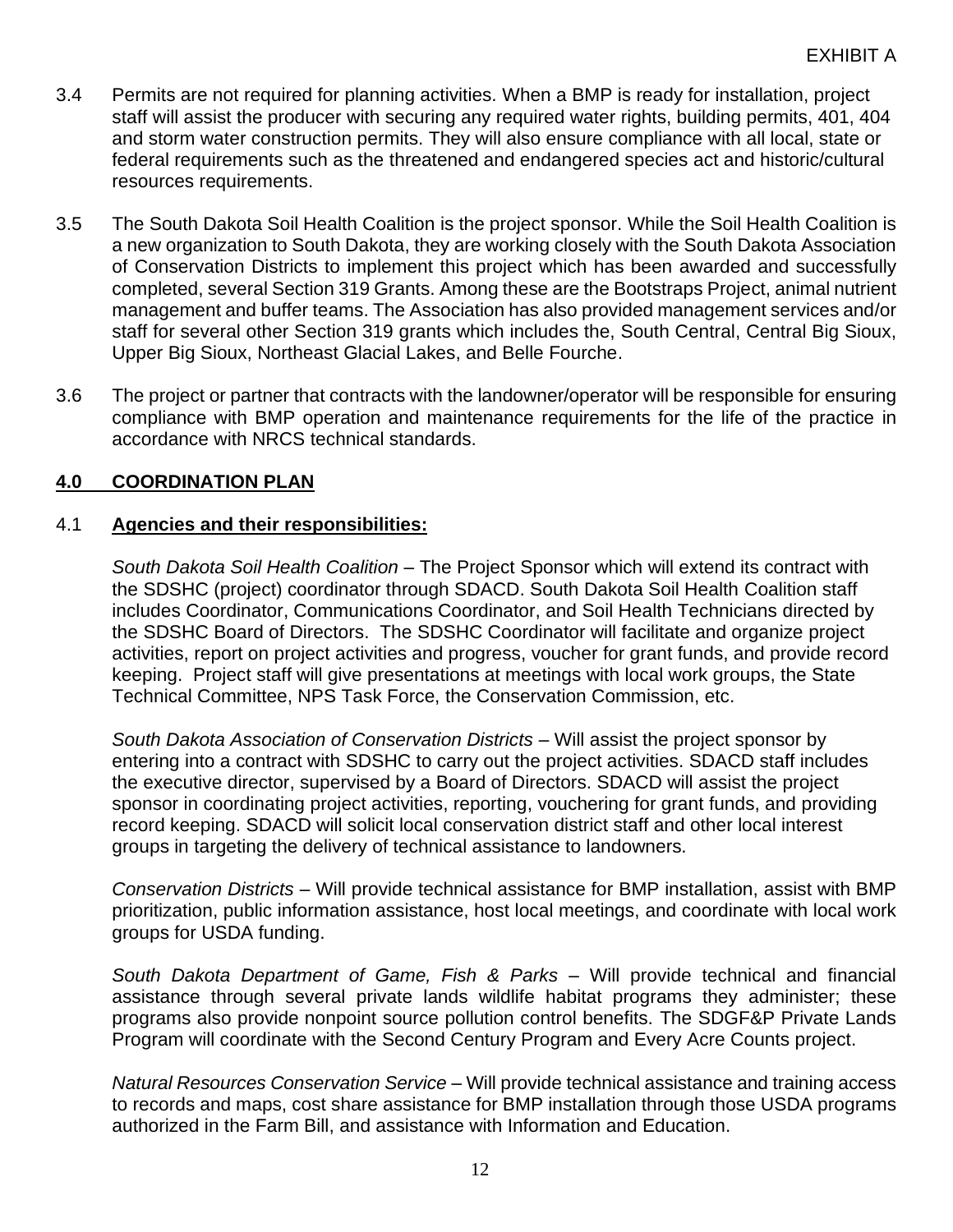*Farm Service Agency –* Will provide financial assistance through those USDA cost-share or land retirement programs authorized in the Farm Bill.

*US Fish and Wildlife Service –* Will provide technical and financial assistance including necessary grazing practices on cropland system through programs they administer such as Partners for Fish and Wildlife and the North American Wetlands Conservation Act.

*US Environmental Protection Agency –* Will provide Section 319 grant funds to South Dakota DENR.

*Ducks Unlimited Inc. –* Will provide technical and financial assistance through cost share and technical staff promoting project and coordinating project.

*Pheasants Forever and Qual Forever Inc.* – Will provide technical and financial assistance through cost share technical staff promoting and coordinating project.

*SD DENR* – Will administer SRF-NPS Water Quality Funds, EPA Section 319 grant funds, and will provide technical assistance for project planning and management and training.

*SDSU Extension -*– Will provide contractual services for a portion of an FTE (0.10) to coordinate/assist with information transfer and soil health school; management and coordination of demonstration sites; and serve as an important point of contact for producers.

#### 4.2 **Project Support**

Application for this project is supported by the USDA-Natural Resources Conservation Service, USDA-Farm Services Agency, USDI-Fish and Wildlife Service, South Dakota State University Extension, South Dakota Department of Agriculture, SD Game Fish and Parks, South Dakota Department of Environment and Natural Resources, SDACD and all involved Conservation Districts.

#### 4.3 **Non-duplication of Effort**

This project is a partnership of local, state, and federal agencies that provide technical and financial assistance for the implementation of NPS TMDLs in South Dakota. The project is managed to maximize the delivery of technical assistance and minimizes duplication of effort. For example, Pheasants Forever working in partnership with NRCS and the South Dakota Department of Game, Fish and Parks and Pheasants Forever has placed wildlife habitat specialists in several areas of South Dakota to assist in these agencies with wildlife habitat planning. Their activities will be coordinated with this project to avoid duplication of effort. The project compliments established watershed projects to avoid duplication and establish practices in priority areas.

#### 4.4 **Assumption of the Responsibilities of Other Entities**

Every Acre Counts and Second Century Program will compliment the project with opportunities to establish financial assistance on additional acres.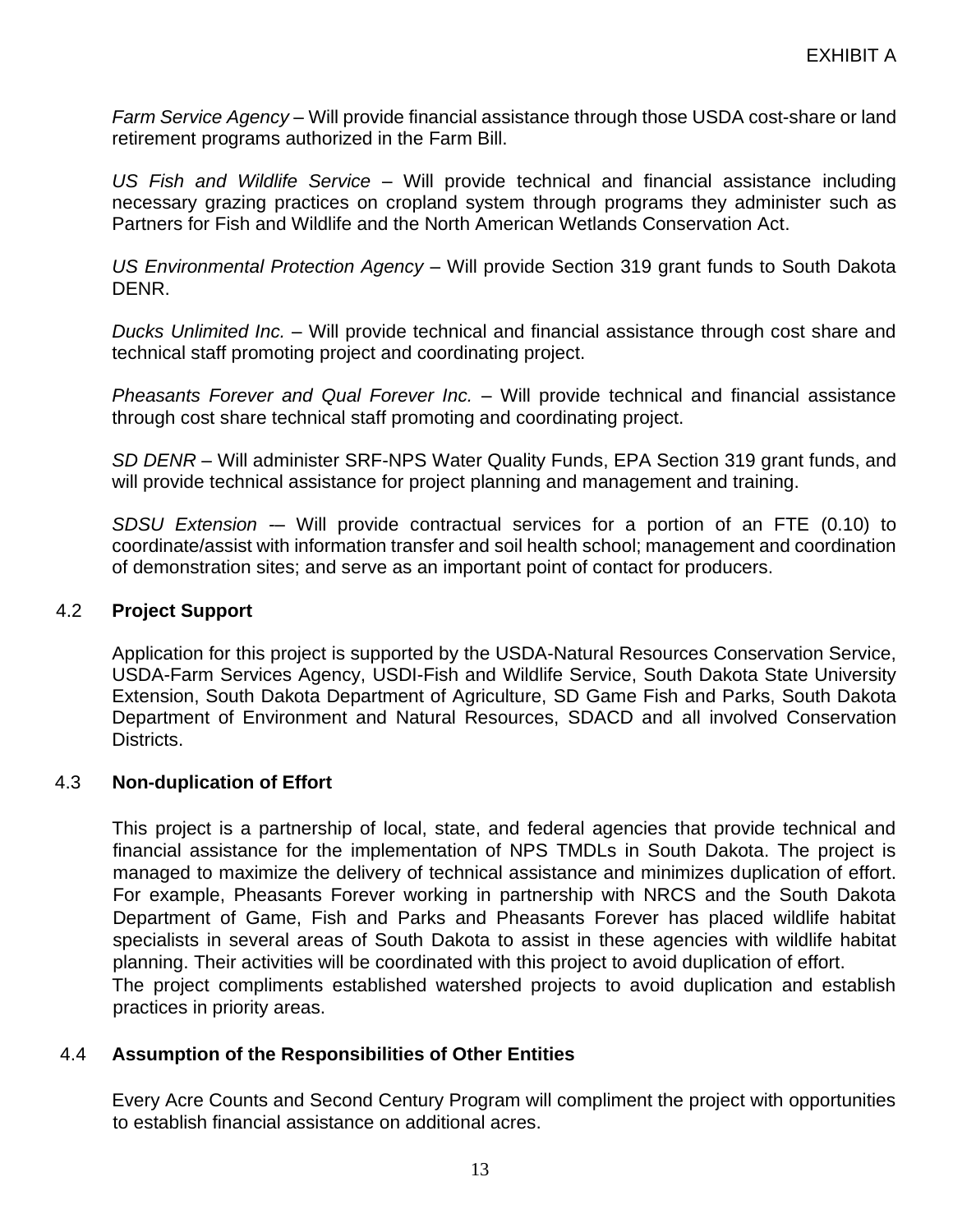Pheasants Forever and Ducks Unlimited, in partnership with the Natural Resources Conservation Service and the South Dakota Department of Game, Fish and Parks, has placed wildlife habitat specialists in seven areas of South Dakota to assist in wildlife habitat planning. Program activities will be coordinated with these project teams to avoid overlap and duplication of contacts. These entities indicate they expect their project to continue.

The South Dakota Association of Conservation Districts will provide information to and coordinate with the NRCS State Technical Committee and subcommittees to coordinate the funding through those USDA programs authorized in the Farm Bill. The Association will also work with other Section 319 projects to coordinate and augment their efforts.

### **5.0 EVALUATIONS AND MONITORING PLAN**

- 5.1 The evaluation and monitoring plan includes documentation of project activities and BMPs installed. Load reductions and BMP implementation information will be provided to DENR as part of the GRTS report and provided to Section 319 projects in the areas serviced. STEPL will be used to evaluate the load reductions calculated from the BMP's implemented. Load reductions of BMP's implemented with financial assistance from this project will be credited to this project .
- 5.2 Water quality sampling is not included in the project work plan. Therefore, a sampling and analysis plan will not be developed. Any sampling near implemented practices will be completed by the respective implantation project staff.
- 5.3 The project staff will document all project activities and report these activities to the South Dakota Soil Health Coalition and SDACD executive director who will submit the annual report for this project. The annual report will be prepared by October 31 of each year during the period of performance of the award. The annual reports will be available to all local, tribal, state, and federal agencies and organizations in the project area. Annual reports will also be posted on the SDACD and SDSHC web site.

Project activities that will be documented include:

- On-farm visits and landowner/operator contacts and follow-ups, plans developed as result of visits/contacts, and BMPs implemented
- Partnership building contacts/presentations and report of results
- Workshop and tour attendance and activities generated through workshops or tours
- News releases and other media contacts (TV/Radio) and indications of activities generated as result of releases or contacts
- Presentations/attendance at meetings where project activities are discussed (conservation boards, local governments, tribal governments, lake associations) and reports of activities generated as result of presentations
- Before and after photos of certain best management practices implemented
- Project expenditures and receipts for all funds spent
- Local cash match and in-kind contributions
- A final project report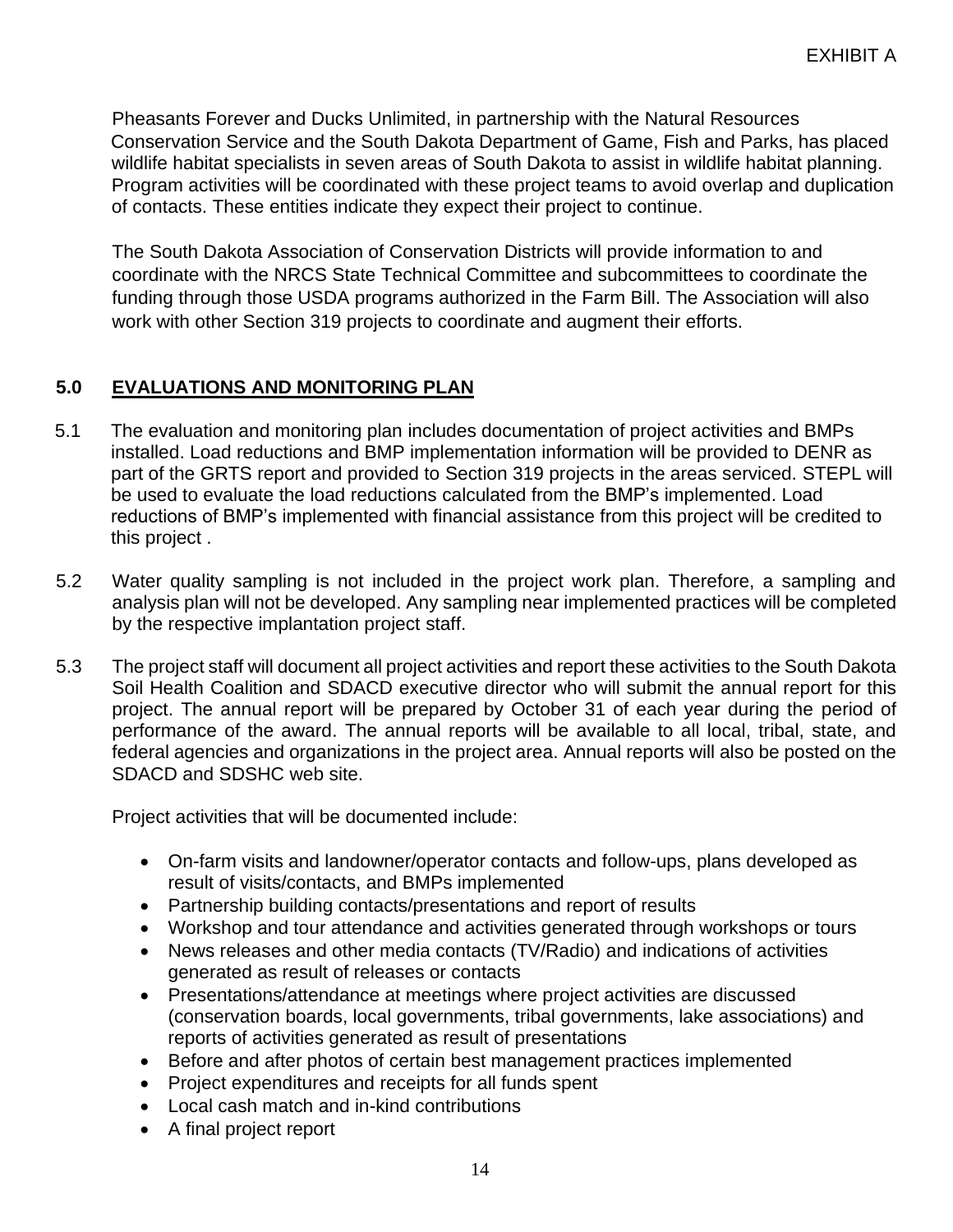Data collected during this project, and documentation of project activities and expenditures will be compiled and used to draft a final report prepared following guidance provided by DENR. The report will focus on this project and contain a comparison of planned versus completed activities, estimate of load reductions achieved, and an evaluation of success in relation to the project goal. Copies of the report will be provided to the Association's project partners.

- **6.0 BUDGET** (attached Appendix A)
- **7.0 PUBLIC INVOLVEMENT** (see objective 5)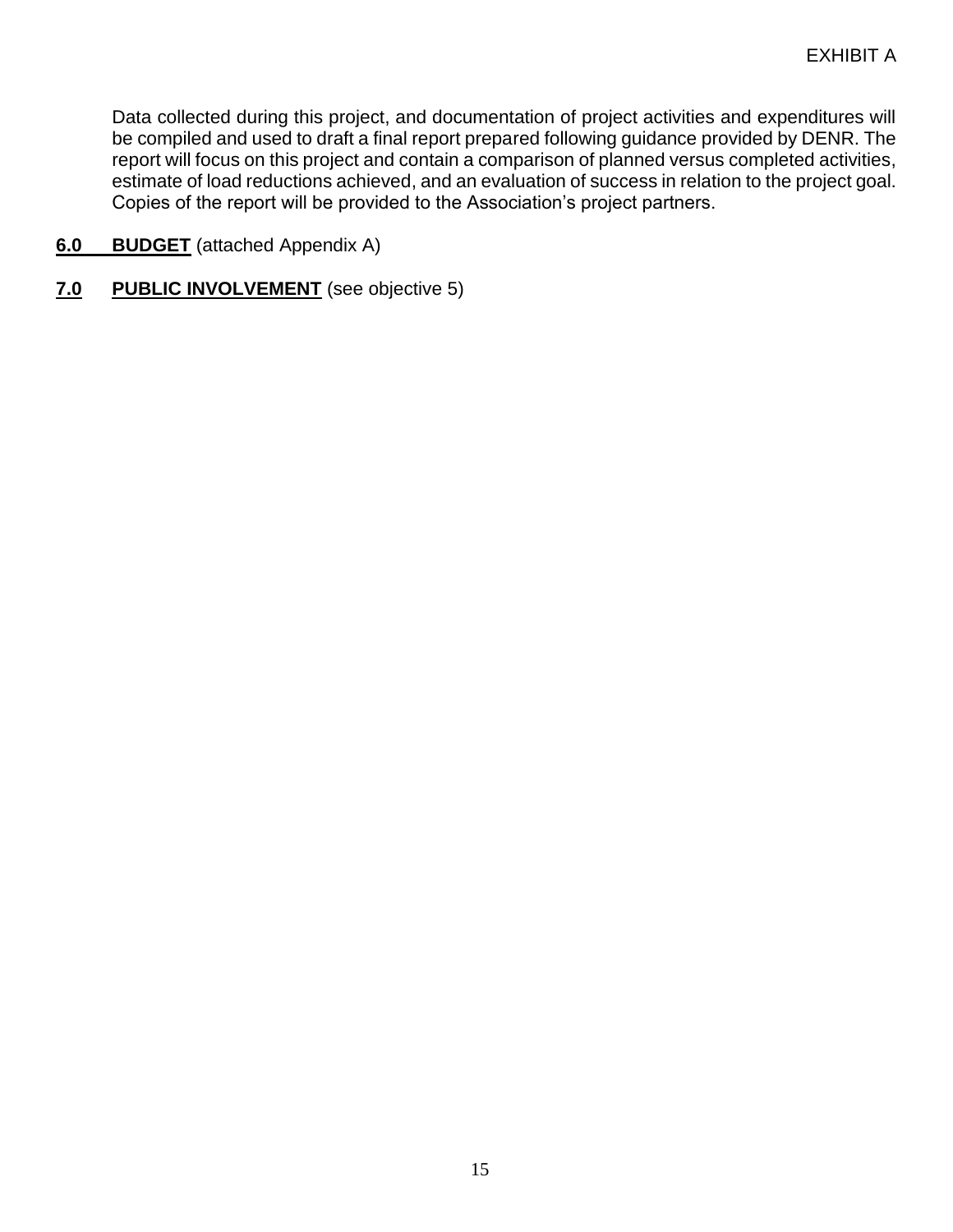| 6.0: SDSHC Budget - Appendix A to Exhibit A                          |          |                  |           |                                                                                                                              |          |                |                   |                  |         | <b>Project Funding</b> |                            |          |               |                            |              |                        |                  |           |
|----------------------------------------------------------------------|----------|------------------|-----------|------------------------------------------------------------------------------------------------------------------------------|----------|----------------|-------------------|------------------|---------|------------------------|----------------------------|----------|---------------|----------------------------|--------------|------------------------|------------------|-----------|
| September 1, 2020 to August 31, 2022 Amendment                       | 2020     | $2021 -$         | 2022-     |                                                                                                                              |          |                |                   | Federal          | Federal | State                  | <b>State</b>               | Federal  | Local         | Local                      | Local        | Local-                 | Local            | Local-    |
|                                                                      | 2021     | 2022             | 2023      | Total                                                                                                                        | 319      | 319            | SRF-WQ            | (USDA) (USDA)    |         | <b>SDGFP</b>           | <b>SDGFP</b>               | USFWS    | PF, DU, JRWDD | PF, DU                     | <b>SDSHC</b> | <b>SDSHC</b>           | <b>Producers</b> | Producers |
| Project Coordinator (1.0) wages & benefits                           | \$60,000 | \$61,000         |           | \$63,000 \$184,000                                                                                                           | \$51,000 | \$63,00        | \$60,000 \$10,000 |                  |         |                        |                            |          |               |                            |              | \$0!                   |                  |           |
| Expenses (Travel, mileage, Per diem, office supplies)                | \$15,000 | \$15,000         | \$12,000  | \$42,000                                                                                                                     | \$20,000 | \$12,000       | \$10,000          |                  |         |                        |                            |          |               |                            |              | \$0                    |                  |           |
| Contract Management                                                  | \$5,000  | \$5,000          | \$5,000   | \$15,000                                                                                                                     | \$5,000  | \$5,000        | \$5,000           |                  |         |                        |                            |          |               |                            |              |                        |                  |           |
| Audit                                                                |          | \$1,000          | <b>SO</b> | \$1,000                                                                                                                      | \$1,000  | S <sub>0</sub> |                   |                  |         |                        |                            |          |               |                            |              | \$0                    |                  |           |
| SDSU Extension Outreach Coordinator/Information Specialist (Indirect |          |                  |           |                                                                                                                              |          |                |                   |                  |         |                        |                            |          |               |                            |              |                        |                  |           |
| included)                                                            | \$8,000  | \$8,000          | \$8,000   | \$24,000                                                                                                                     |          | S <sub>O</sub> |                   | \$4.000          |         |                        |                            |          |               |                            | \$8,000      | \$12,000               |                  |           |
| <b>Objective 1 - Install BMP's</b>                                   |          |                  |           | \$0                                                                                                                          |          |                |                   |                  |         |                        |                            |          |               |                            |              |                        |                  |           |
| Task 1. Plan and implement cropland best management practices        |          |                  |           | \$0                                                                                                                          |          |                |                   |                  |         |                        |                            |          |               |                            |              |                        |                  |           |
| Product 1: Crop rotation (1000 acres x \$11.00/ac) 500               | \$5,500  | \$5,500          |           | \$5,500 \$16,500                                                                                                             | \$0:     | S <sub>0</sub> |                   | \$11,000         |         |                        |                            |          |               |                            |              |                        | \$5,500          |           |
| Product 2: Reduce tillage management and No-till                     |          |                  |           |                                                                                                                              |          |                |                   |                  |         |                        |                            |          |               |                            |              |                        |                  |           |
| 1000 acres x \$18/ac) 500                                            | \$9,000  | \$9,000          |           | $$18,000$ $$36,000$                                                                                                          | \$0      | \$0            |                   | \$18,000 \$9,000 |         |                        |                            |          |               |                            |              |                        | \$9,000          | \$0       |
| Product 3: Cover Crop (2000 acres x \$28/ac) 1000                    | \$56,000 | \$56,000         |           | \$56,000 \$168,000                                                                                                           | \$31,000 | \$28,000       | \$25,000          |                  |         |                        |                            |          | \$15,000      |                            |              |                        | \$13,000         | \$56,000  |
| Product 4: Cropland grazing (2000 acres) 1000                        | \$0      | \$0 <sub>1</sub> |           | \$10,000 \$10,000                                                                                                            | \$0      |                |                   |                  |         |                        |                            |          |               |                            |              |                        | \$10,000         | \$0       |
| Task 2: Plan and implement grassland best management practices       |          |                  |           | \$0                                                                                                                          |          |                |                   |                  |         |                        |                            |          |               |                            |              |                        |                  |           |
| Product 5: Forage/biomass planting (130 acres x\$100/ac) 50 ac x     |          |                  |           |                                                                                                                              |          |                |                   |                  |         |                        |                            |          |               |                            |              |                        |                  |           |
| $100/\text{ac}$                                                      | \$6,500  | \$6,500          |           | \$5,000 \$18,000                                                                                                             | \$2,000  | \$5,000        |                   |                  |         | \$5,000                |                            | \$1,000  |               | \$1,500                    |              |                        |                  | \$3,500   |
| Product 6: Pollinator Planting (5 acres x\$100/ac)2acx100ac          | \$3,500  | \$3,500          | \$2,000   | \$9,000                                                                                                                      | \$0      | \$0            |                   |                  |         | \$2,250                |                            |          | \$1,000       | \$2,250                    |              |                        | \$1,000          | \$2,500   |
| Product 7: Pasture grazing                                           | \$35,000 | \$35,000         | \$25,000  | \$95,000                                                                                                                     | \$20,000 | \$10,000       |                   |                  |         |                        | \$10,000 \$10,000 \$10,000 |          |               | \$5,000 \$10,000           |              |                        |                  | \$20,000  |
| Objective 2 - Develop and distribute I & E                           |          |                  |           | \$0                                                                                                                          |          |                |                   |                  |         |                        |                            |          |               |                            |              |                        |                  |           |
| Task 3: Create awareness of project goals and objectives             |          |                  |           | \$0                                                                                                                          |          |                |                   |                  |         |                        |                            |          |               |                            |              |                        |                  |           |
| Product 8: Presentations (4) (2)                                     | \$500    | \$500            | \$500     | \$1,500                                                                                                                      |          |                |                   |                  |         |                        |                            |          |               |                            | \$500        | \$1,000                |                  |           |
| Product 9: News articles (3) (1)                                     | \$2,000  | \$2,000          | \$1,000   | \$5,000                                                                                                                      |          |                |                   | \$3,000          |         |                        |                            |          |               |                            | \$1,000      | \$1,000                |                  |           |
| Task 4: Demonstration plot/tour/workshops                            |          |                  |           | \$0                                                                                                                          |          |                |                   |                  |         |                        |                            |          |               |                            |              |                        |                  |           |
| Product 10: Tour/workshops (4) (2)                                   | \$5,000  | \$5,000          | \$2,500   | \$12,500                                                                                                                     |          |                |                   | \$4,000          |         |                        |                            |          |               |                            | \$2,500      | \$2,000                |                  | \$4,000   |
| Product 11: Demonstration plots no-till (40 acres) (20) and cover    |          |                  |           |                                                                                                                              |          |                |                   |                  |         |                        |                            |          |               |                            |              |                        |                  |           |
| crop (40acres) 20acres                                               | \$7,500  | \$7,500          | \$5,000   | \$20,000                                                                                                                     |          |                |                   | \$4,000          |         |                        |                            |          |               |                            | \$2,500      |                        | \$2,500          | \$11,000  |
| <b>TOTALS</b>                                                        |          |                  |           | \$210,500: \$220,500: \$218,500: \$657,500: \$130,000: \$123,000: \$100,000: \$54,000: \$9,000: \$17,250: \$10,000: \$11,000 |          |                |                   |                  |         |                        |                            |          |               | \$21,000 \$13,750 \$14,500 |              | \$16,000               | \$41.00          | \$97,000  |
| Ineligible for match                                                 |          |                  |           |                                                                                                                              |          |                |                   | \$54,000 \$9,000 |         |                        |                            | \$11,000 |               |                            |              |                        |                  |           |
| 319 portion                                                          |          |                  |           |                                                                                                                              | 43.36%   |                |                   |                  |         |                        |                            |          |               |                            |              |                        |                  |           |
| Matching portion                                                     |          |                  |           |                                                                                                                              | 49.61%   |                |                   |                  |         |                        |                            |          |               |                            |              | <b>Matching Total:</b> |                  | \$583,500 |